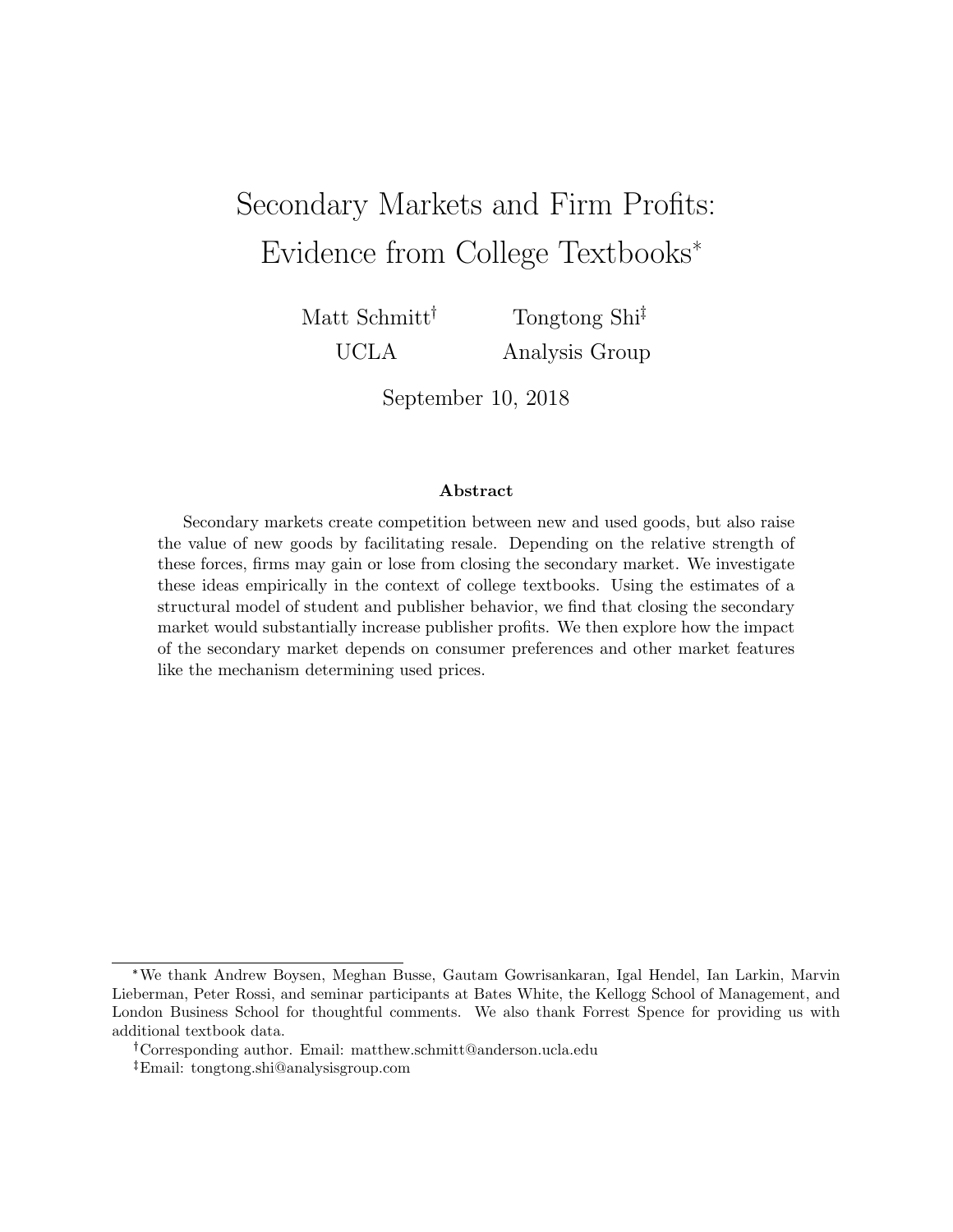# 1 Introduction

For many durable goods, there is an active secondary market in which used goods compete for sales with new goods. Firms take varying approaches in response to this kind of competition. In some cases, firms take actions to impede the functioning of the secondary market. In the context of this paper, college textbook publishers may have an incentive to aggressively push E-Textbooks – where digital rights management technology can potentially prevent resale – in order to close the secondary market directly. Another recent example besides E-Textbooks is Microsoft's latest gaming system, Xbox One, for which Microsoft considered placing restrictions on the ability of consumers to buy and sell used games.<sup>[1](#page-1-0)</sup> In other cases, firms take actions to lessen frictions in the secondary market. Perhaps the most salient instance of an active secondary market – automobiles – is a good example.<sup>[2](#page-1-1)</sup> Certified preowned programs and transferable factory warranties across owners are ubiquitous, both of which facilitate secondary market transactions.<sup>[3](#page-1-2)</sup>

What explains such heterogeneous responses by firms to the secondary markets for their products? When purchasing a durable good, consumers are buying a sequence of utility flows from the use of the product. One component of that sequence may be resale. If the secondary market is closed, the value from resale falls to zero, which puts downward pressure on price. In this sense, secondary markets provide a benefit to firms: the more a product can be resold for tomorrow, the more consumers may be willing to pay for it today. At the same time, used goods compete with new goods for sales, harming firms. Closing the secondary market entails the termination of both effects, and which effect dominates may depend on the specifics of the industry under examination.

In the strategy literature, value-based strategy (e.g., [Brandenburger and Stuart](#page-30-0) [\(1996\)](#page-30-0); [MacDonald and Ryall](#page-31-0) [\(2004\)](#page-31-0); [Chatain](#page-30-1) [\(2011\)](#page-30-1)) provides another natural interpretation. In the language of value-based strategy, an active secondary market creates value for the firm by increasing buyer willingness to pay, as buyers may value the ability to resell. At the same time, however, an active secondary market may reduce the firm's *added value* and thereby impede the firm's ability to capture value. Without a secondary market, the firm is the

<span id="page-1-0"></span><sup>1</sup>Arora, N. (2013, June 19). Microsoft Gives In To Gamers On Xbox One Used Games, Connection Requirement. Forbes.com.

<span id="page-1-1"></span><sup>2</sup>According to the automotive company Edmunds, 69 percent of all vehicles sold in 2016 were used. Edmunds Used Vehicle Market Report February 2017; Sales Insights December 2016.

<span id="page-1-2"></span><sup>&</sup>lt;sup>3</sup>All of the top eight vehicle producers in the world (according to 2016 total production) have both certified pre-owned programs and transferable warranties. Source: OICA World Motor Vehicle Production report and company websites.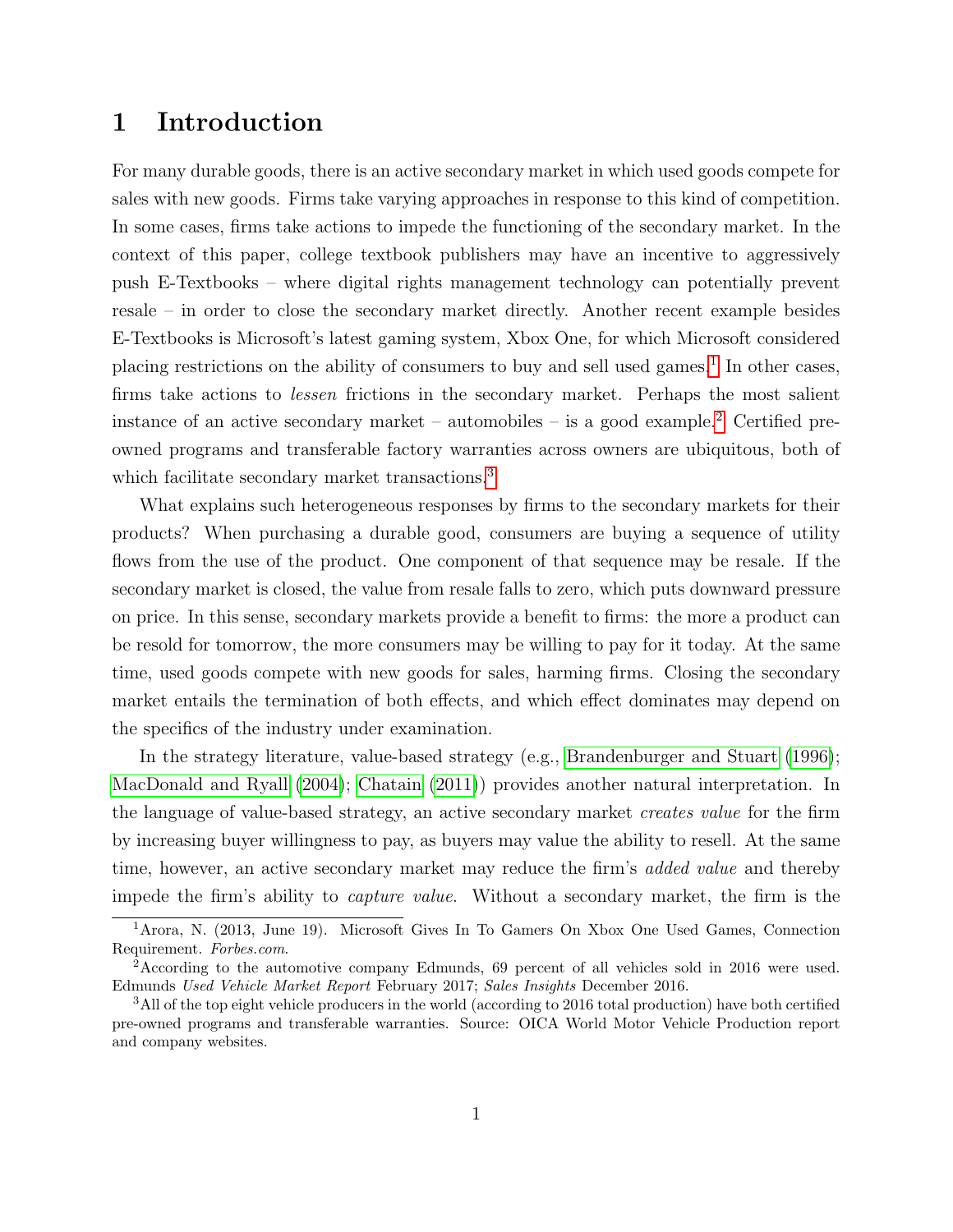entire source of buyer willingness to pay. With a secondary market, the firm still provides the initial product, but value can then continue to be created even if the firm shuts down.<sup>[4](#page-2-0)</sup>

One clear question from the firm's perspective is which path to take: is it advisable to help or hinder the functioning of the secondary market? Answering this question requires quantifying the countervailing forces that the secondary market entails. We take up this task for the case of college textbooks, where students have the choice to buy new or used versions of required textbooks. The ability to resell used books increases student willingness to pay: the more books can be resold for, the more students may be willing to pay for them. On the other hand, students may buy used books instead of new books, and textbook publishers do not receive the proceeds of used book sales. Thus, it is ultimately an empirical question whether publishers benefit from the secondary market or are harmed by it. From a policy perspective, the functioning of secondary markets affects welfare, making advances in empirical modeling relevant to regulators who may be examining such actions.<sup>[5](#page-2-1)</sup>

Building on prior empirical findings in the industry [\(Chevalier and Goolsbee](#page-31-1) [\(2009\)](#page-31-1)), we develop a structural model of how students make purchasing decisions and how publishers make pricing and revising decisions. The model captures substitution between new and used books, the ability of publishers to charge for resale value, and how publishers fight competition with the secondary market via revisions. After estimating the model's parameters using data on textbook sales and publisher behavior, we then conduct counterfactual analyses that quantify the impact of the secondary market on publisher profits. In our main counterfactual, we find that publishers would substantially benefit from closing the secondary market. New book prices fall (since publishers can no longer charge for resale value), but publishers sell more books and spend less on revisions. Overall, we estimate that publisher profits would increase by 42.6 percent. In short, from the perspective of publisher profits, it appears that competition with used books dominates any benefits provided by resale value. This result is consistent with textbook publisher claims that the used textbook market harms profits,  $6\overline{6}$  $6\overline{6}$ as well as the recent development of E-Textbooks for which publishers can more effectively prevent resale.

<span id="page-2-0"></span><sup>&</sup>lt;sup>4</sup>Consider, for example, the DeLorean Motor Company. DeLorean cars continue to be transacted today despite the company going bankrupt and ceasing production in 1982.

<span id="page-2-1"></span><sup>&</sup>lt;sup>5</sup>Cases concerning the resale of digital goods have already begun to make their way into the courts. For example, the startup ReDigi, who provides a platform that allows consumers to buy and sell previously purchased digital music, was recently ruled to have violated copyright law. Sisario, B. (2013, April 1). A Setback for Resellers of Digital Products. New York Times.

<span id="page-2-2"></span><sup>&</sup>lt;sup>6</sup>In its 2012 annual report, textbook publisher Cengage notes that they "face competition from the used textbook market" and that an increasingly efficient secondary market "may materially adversely affect our business." Cengage Learning Holding II, L.P., Annual Report for the Fiscal Year ended June 30, 2012.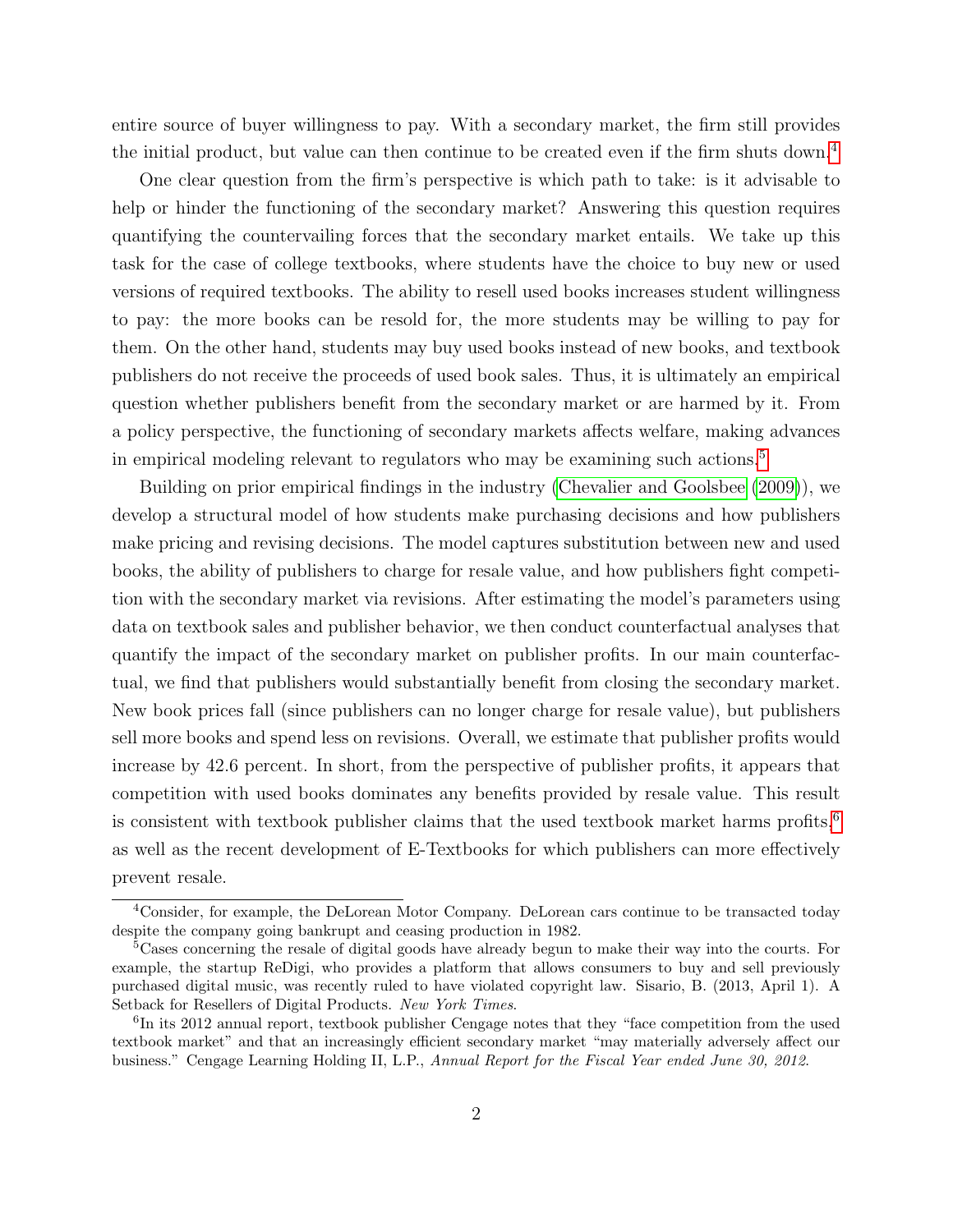To further illustrate how the secondary market can affect outcomes, we conduct additional counterfactual analyses varying the parameters of the model. First, we show that publishers would benefit from the presence of the secondary market if (i) new and used books were less substitutable and (ii) resale value was more important to students. These results have clear implications for how firms can be expected to respond to secondary market competition. For instance, as opposed to interfering with the secondary market, it may instead be optimal for a firm to adjust its product characteristics in a way that reduces the substitutability of new and used goods.

Second, we explore the role of the mechanism determining used prices. During the period of our data, university bookstores had extremely rigid pricing rules for used books, with used books priced at essentially a constant fraction  $-75$  percent  $-$  of new books. This rigid used book pricing stands in stark contrast to the much freer competition currently occurring on Amazon.com and other online platforms. To analyze the impact of this competition on market outcomes, we change the mechanism determining used prices to be a market clearing mechanism and examine the model's predictions. Consistent with data from Amazon and other online platforms, we find that used prices lower than the rigid 75 percent rule at university bookstores are needed to clear the market. The results also indicate that publisher profits are lower with market clearing than under the rigid used book pricing mechanism, which suggests that publisher incentives to interfere with the secondary market were likely strengthened by the growth of firms like Amazon.[7](#page-3-0)

### 1.1 Related Literature

The theoretical literature on the interaction between durable goods producers and secondary markets is extensive, with the impact of secondary markets examined under a wide variety of assumptions about consumer preference heterogeneity, the nature of product depreciation, commitment, etc.<sup>[8](#page-3-1)</sup> The model we examine in this paper reflects one of the main tradeoffs described in [Hendel and Lizzeri](#page-31-2) [\(1999\)](#page-31-2) (and others): permitting resale increases buyer willingness to pay and may facilitate the segmentation of new and used buyers, but also introduces competition between new and used goods.

<span id="page-3-0"></span><sup>7</sup>This implication is consistent with reports suggesting growing financial difficulties for textbook publishers. Mitchell, J. (2014, August 27). A Tough Lesson for College Textbook Publishers. Wall Street Journal. Church, S and Jinks, B. (2013, July 2). Cengage Learning Files for Chapter 11 Bankruptcy. Bloomberg.

<span id="page-3-1"></span><sup>8</sup>Among others, relevant papers include [Swan](#page-32-0) [\(1970\)](#page-32-0); [Miller](#page-31-3) [\(1974\)](#page-31-3); [Bulow](#page-30-2) [\(1982,](#page-30-2) [1986\)](#page-30-3); [Rust](#page-31-4) [\(1986\)](#page-31-4); [Waldman](#page-32-1) [\(1993\)](#page-32-1); [Anderson and Ginsburgh](#page-30-4) [\(1994\)](#page-30-4); [Hendel and Lizzeri](#page-31-2) [\(1999\)](#page-31-2); [Oraiopoulos et al.](#page-31-5) [\(2012\)](#page-31-5); and [Cui et al.](#page-31-6) [\(2014\)](#page-31-6).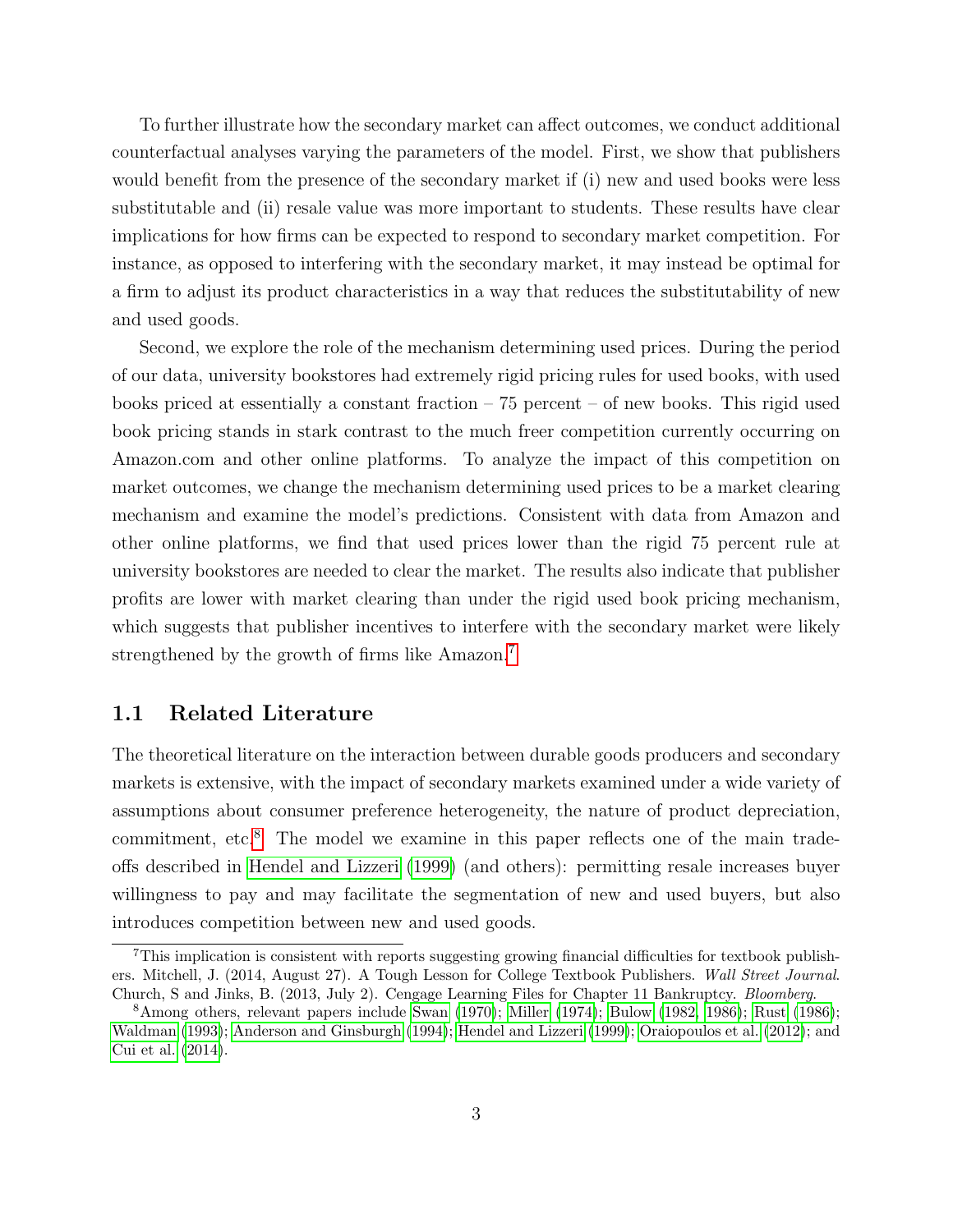The empirical literature is considerably smaller but growing. In both [Lazarev](#page-31-7) [\(2013\)](#page-31-7) (airline tickets) and [Leslie and Sorensen](#page-31-8) [\(2014\)](#page-31-8) (concert tickets), a key question when it comes to the effects of secondary markets is the efficiency of the allocation of seats. Both find that resale increases allocative efficiency, but that there are potentially offsetting effects as well. For instance, [Leslie and Sorensen](#page-31-8) [\(2014\)](#page-31-8) find that resale induces costly rent-seeking to obtain tickets in the primary market, which partially offsets the allocative efficiency gains of resale. In the strategy literature, [Bennett et al.](#page-30-5) [\(2015\)](#page-30-5) hypothesize situations in which firms will either benefit or be harmed by secondary markets – and thus how firms can be expected to strategically respond – and then test those hypotheses using data from the US concert ticket industry.

A major difference between our setting and those of [Lazarev](#page-31-7) [\(2013\)](#page-31-7), [Leslie and Sorensen](#page-31-8) [\(2014\)](#page-31-8), and [Bennett et al.](#page-30-5) [\(2015\)](#page-30-5) is that tickets, unlike textbooks, are in some sense nondurable. With tickets, there is a fixed time at which the good becomes worthless (the time of the flight/event), whereas the time at which a textbook loses value – when the book is revised – is a choice variable of the publisher. In addition, in contrast to tickets, textbooks purchased on the primary and secondary markets are less likely to be perfectly substitutable.

The papers most closely related to our work are [Shiller](#page-32-2) [\(2013\)](#page-32-2) (video games) and [Chen](#page-30-6) [et al.](#page-30-6) [\(2013\)](#page-30-6) (automobiles), who also examine structural models to estimate the impact of secondary markets. In their baseline specifications, both find that closing the secondary market would substantially increase firm profits, by 50+ percent. These findings are similar to our own results, which indicate that publisher profits would increase by 42.6 percent after closing the secondary market.

Our contribution to this literature is four-fold. First, the models studied in this paper, [Shiller](#page-32-2) [\(2013\)](#page-32-2), and [Chen et al.](#page-30-6) [\(2013\)](#page-30-6) are all tailored to the specifics of the industry under examination. While such an approach facilitates more reliable measurement, the generalizability of the findings is less certain. The fact that all three papers indicate that firms would profit from closing the secondary market suggests that, in real-world markets, the negative effects of competition with used goods may tend to outweigh the benefits provided by resale value. Second, our specific context allows us to straightforwardly model publishers' strategic revision choices, as opposed to assuming fully exogenous product depreciation. Third, we explore the impact of the mechanism determining used prices, which affects both (i) resale value and (ii) how strongly used goods compete for sales. Given the rise of internet commerce, the way in which used prices are determined in many markets may be meaningfully different than in the past. Fourth, while structural estimation is prevalent in the economics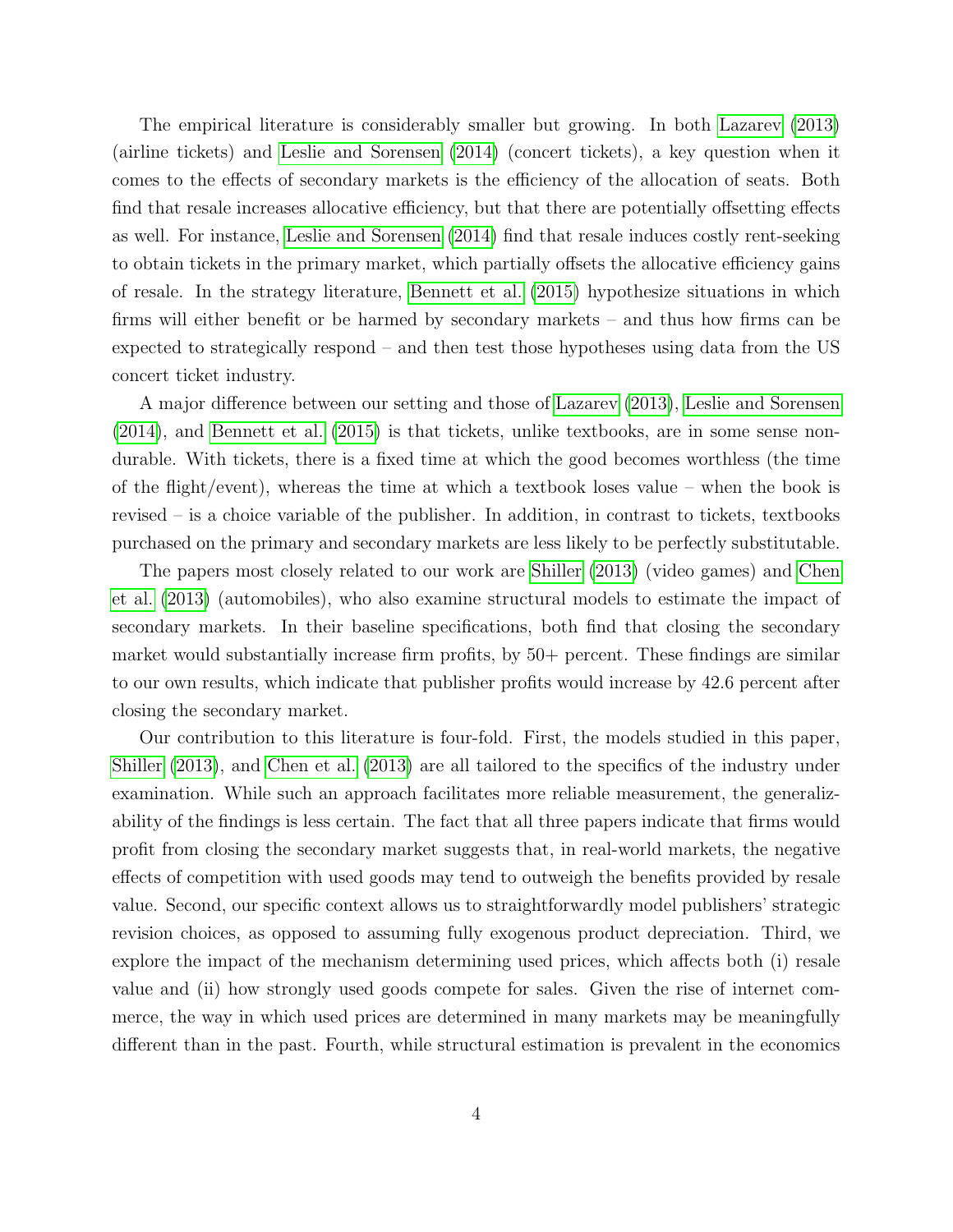literature, it is less so in the strategy literature [\(Grennan](#page-31-9) [\(2014\)](#page-31-9) is a notable exception). We view this paper as an example of the potential usefulness of structural methods in empirically examining bedrock concepts in strategy like value creation and value capture.

The rest of the paper proceeds as follows. Section [2](#page-5-0) describes the data and provides descriptive statistics to motivate the structural model. Section [3](#page-10-0) (demand) and section [4](#page-18-0) (supply) develop the model and present the parameter estimates. Section [5](#page-20-0) conducts the counterfactual analyses. Section [6](#page-29-0) concludes.

### <span id="page-5-0"></span>2 Data

Before proceeding to the full structural model, we begin by providing background on our main data source, along with descriptive evidence about publisher and student behavior.

#### 2.1 Textbook Sales Data

Our data covers economics textbook sales from about 1,800 university bookstores in the US over the 11 year (22 semester) period from 1997 to 2007. The universities covered account for around 60 percent of total college enrollment, and include everything from community colleges to Ivy League universities. The data is currently produced by Nielsen and is the same data used in [Iizuka](#page-31-10) [\(2007\)](#page-31-10) and [Chevalier and Goolsbee](#page-31-1) [\(2009\)](#page-31-1) (each with different sub-samples of the full data, which covers additional subjects and years).

The data contains the aggregate (aggregating across universities) unit sales and total revenue – both new and used – for each unique combination of International Standard Book Number (ISBN)-year-semester, along with basic characteristics of the ISBN like the title, author, and edition. The data also contains information about the ISBNs that are assigned to students at the universities tracked, including a variable containing estimated class enrollment. Several ISBNs correspond to the same "book" (combination of title and author), both within and across semesters, so we manually combine these ISBNs on the basis of the reported title and author. We then collapse the data to the book-year-semester level, converting all monetary values to CPI-adjusted 2007 dollars. For example, a row in the final dataset shows that in the fall semester of 2001, 17 percent of the estimated enrollment for classes utilizing Greg Mankiw's Principles of Macroeconomics bought a new copy of the book at an average price of \$115, while 28 percent of the estimated enrollment bought a used copy at an average price of \$84.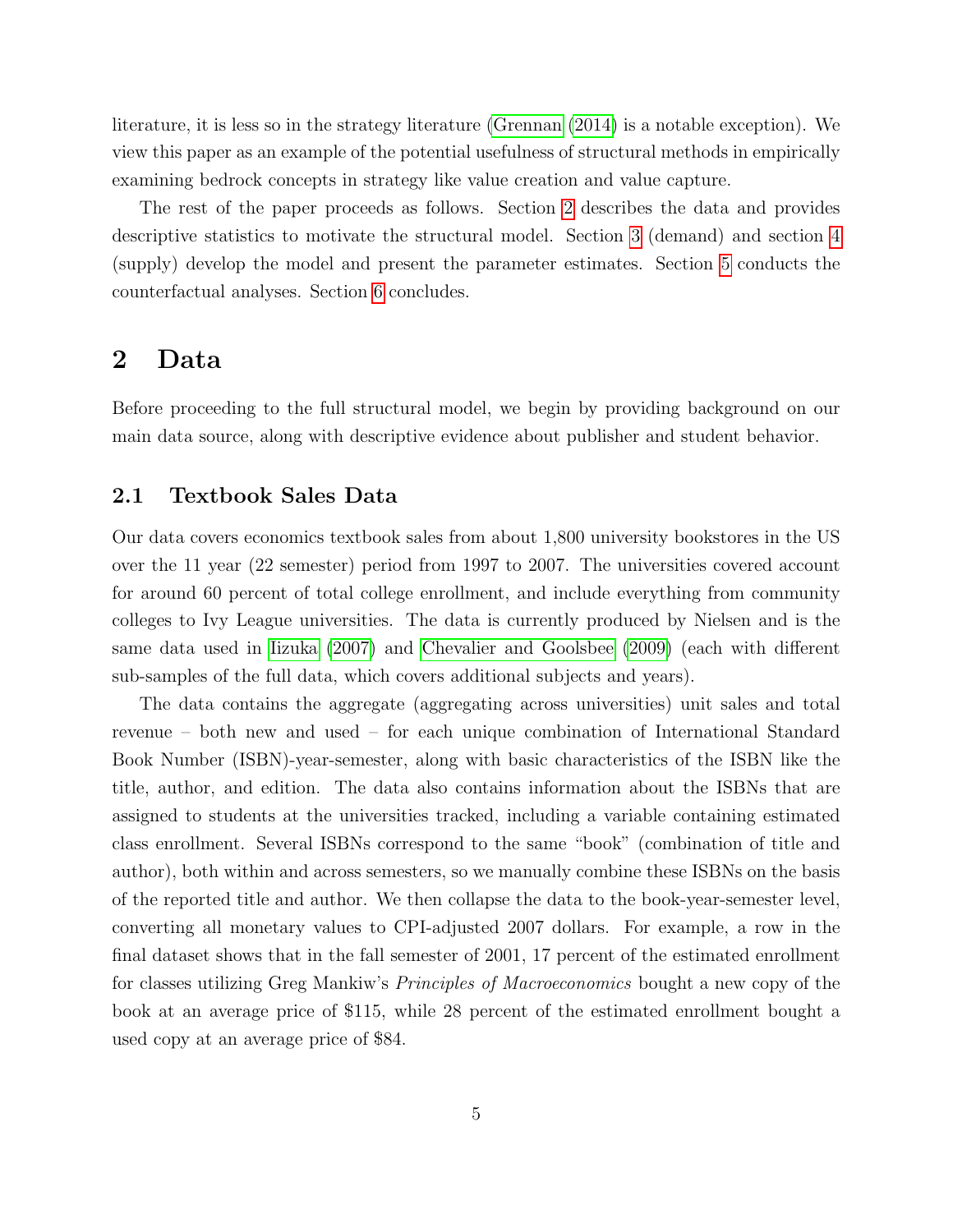<span id="page-6-0"></span>

|                    | Mean     | Median   | Standard<br>Deviation |
|--------------------|----------|----------|-----------------------|
| New Sticker Price  | \$124.11 | \$115.96 | \$18.47               |
| Used Sticker Price | \$91.34  | \$85.36  | \$14.24               |
| New Share          | 0.286    | 0.280    | 0.049                 |
| Used Share         | 0.238    | 0.238    | 0.040                 |
| Age at Revision    | 5.7      | 6.0      | 0.9                   |
| Enrollment         | 11,491   | 9,095    | 9,989                 |
| Page Length        | 631      | 576      | 165                   |
| Semesters          | 15.5     | 17       | 3.9                   |
| Editions           | 3.4      | 3.0      | 0.9                   |

Table 1: Final Sample Descriptive Statistics

Notes: Prices are in CPI-adjusted 2007 dollars. Shares are calculated using the estimated enrollment in classes utilizing the book as the market size. Book age is defined as the number of semesters since the book was last revised.

The data covers more than 5,000 books in total, but sales are extremely concentrated. The top 1 percent of books account for 52 percent of total new book revenue, while the bottom 90 percent of books account for only 11 percent of revenue. High-selling books are the focus of the paper: low-selling textbooks, study guides, and books like Adam Smith's The Wealth of Nations are all excluded from the final sample. We also focus on introductory books, as these books tend to be revised more frequently in a manner consistent with the structural model. The enrollment data includes a description of the course, e.g. "Microeconomics: Principles," which we use to classify books as intro or non-intro according to whether the majority of enrollment for the book is for an intro or non-intro course. The full list of 53 introductory books in the final sample and the precise sample restrictions we use are given in section [7.1](#page-33-0) in the appendix. Table [1](#page-6-0) provides basic summary statistics about the books in the final sample: the following subsections provide more detailed descriptive information.[9](#page-6-1)

<span id="page-6-1"></span><sup>9</sup>One limitation of the data is that it does not contain information about textbook sales beyond university bookstores. To check for evidence of the growing importance of alternative sales channels (like Amazon.com) over the period of the data, we have estimated models examining shares over time. If the data was increasingly missing sales through other channels, shares would likely decrease markedly over time. A regression of (log) combined new plus used share on semesters since the beginning of the data, (log) new sticker price, and age fixed effects yields a (statistically insignificant) coefficient estimate that implies a roughly six percent reduction in share over the 11 year period of the data. This result suggests that university bookstores still sold the majority of volume for our sample even as companies like Amazon began to grow.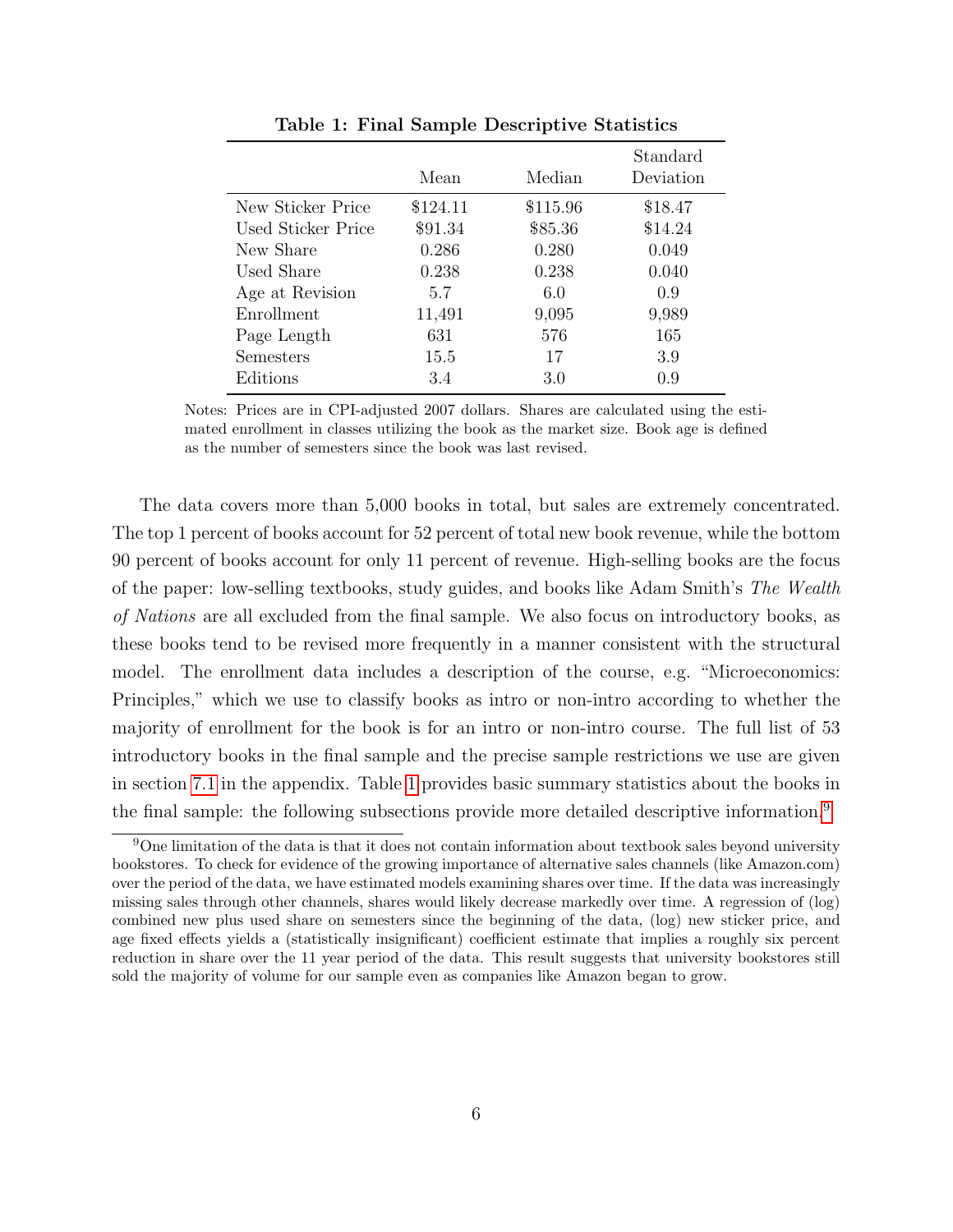### <span id="page-7-2"></span>2.2 Price Patterns

There are several idiosyncracies in the market for textbooks during the period of our data concerning pricing. First, both new and used sticker prices do not substantially vary over the life of an edition. Second, used prices appear to be set at essentially a constant 75 percent of new book prices. According to [Chevalier and Goolsbee](#page-31-1) [\(2009\)](#page-31-1), bookstore operators are often constrained by contract with the university to price used books for no more than 75 percent of the new book price.[10](#page-7-0)

To illustrate these characteristics of prices in our sample, Figure [1](#page-7-1) plots (i) the average new and used price for books in the final sample by book age (i.e., semesters since the last revision) and (ii) the average ratio of the used price to the new price. As shown in the figure, both new and used prices are essentially flat in book age. A test of the null hypothesis that the averages are the same for each age yields a p-value of 0.95 for new prices and 0.89 for used prices, thus failing to reject constant prices. The ratio of the used price to the new price is also flat in book age, hovering just under 0.75. A regression of used price on new price (without a constant) yields a coefficient estimate of 0.743 (and an R-squared of 0.998).

<span id="page-7-1"></span>

Figure 1: New and Used Prices by Book Age Newly revised books correspond to an age of zero, at which point used books are not available. Age five combines all ages greater than or equal to five.

<span id="page-7-0"></span> $10B$ ookstore operators are also often constrained to buy back current edition books for no less than 50 percent of the new book price, a fact which we utilize when modeling resale.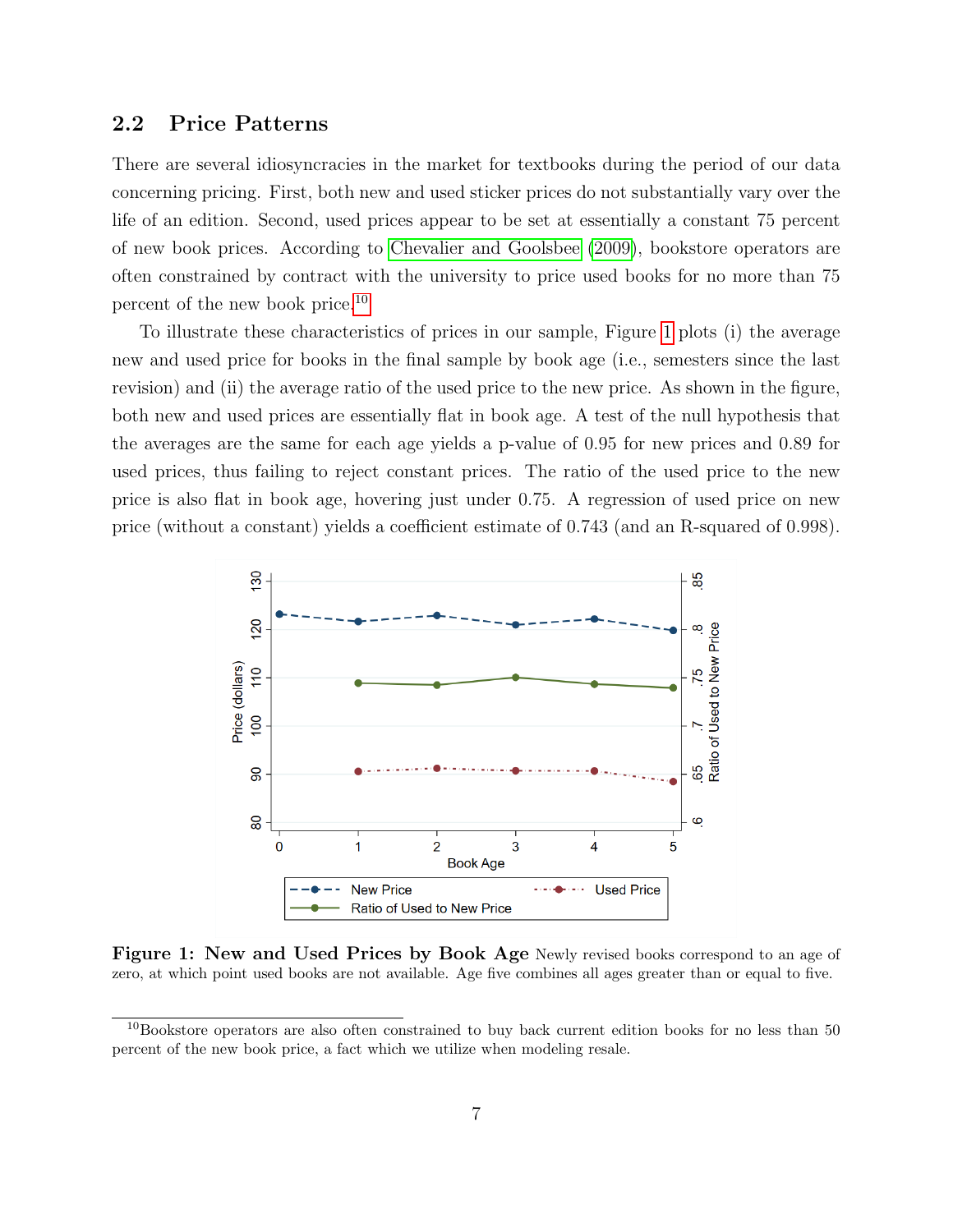### 2.3 Revision Patterns

As shown above, sticker prices are more or less constant within an edition. However, *effective* prices that take resale value into account vary. At the beginning of an edition when a publisher is unlikely to revise the book, students who purchase the book can likely resell it the following semester. If revision is imminent, on the other hand, there is a strong possibility that the purchased book will become worthless for the purpose of resale in the subsequent semester, since the bookstore has no use for old edition books that are no longer assigned.

Figure [2](#page-8-0) plots the timing of revisions for books in the final sample. Books are essentially never revised at early ages, whereas all books are revised within eight semesters (four years). The most common revision timing is six semesters (three years). [Chevalier and Goolsbee](#page-31-1) [\(2009\)](#page-31-1) study whether student purchasing behavior is responsive to impending revisions, finding that "the data strongly support the hypothesis that students are forward-looking with low short-run discount rates and that they behave as if they have rational expectations of publishers' revision behavior." We rely on this finding in the structural model, in which students correctly anticipate revisions and take expected resale prices into account when making purchasing decisions.

<span id="page-8-0"></span>

Figure 2: Histogram of Revision Timing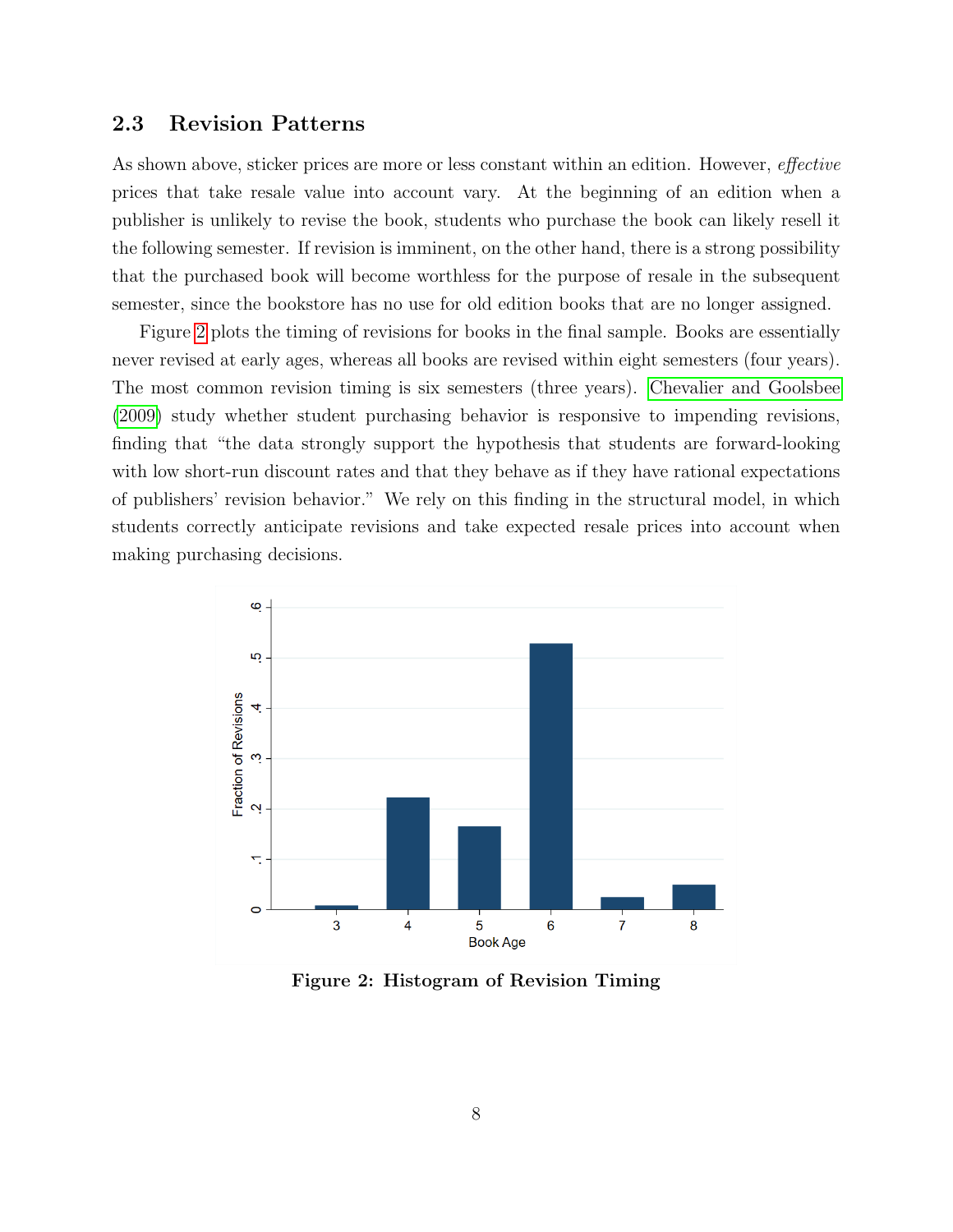### 2.4 Share Patterns

Figure [3](#page-9-0) plots average shares – i.e., the percentage of estimated enrollment buying the new or used copy of the book – by book age. When used books become available at age one, they take 20 percent of the market. At the same time, the new book share falls by about half that amount: 10 percentage points. This pattern suggests that some used book purchases are driven by substitution from new to used, while other used book purchases are driven by substitution from the outside good to used. Average used shares increase from age one to age four, which may reflect increased availability of used books at university bookstores. The combined new plus used share is relatively flat from age one to age four, but falls substantially at age five. As most revisions occur at age six (Figure [1\)](#page-7-1), this pattern is consistent with students being forward-looking and sensitive to imminent revisions.<sup>[11](#page-9-1)</sup>

<span id="page-9-0"></span>

Figure 3: New, Used, and Combined Shares by Book Age Newly revised books correspond to an age of zero, at which point used books are not available. Age five combines all ages greater than or equal to five.

<span id="page-9-1"></span> $11$ The pattern is also potentially consistent with an increase in unobserved student-to-student transactions, but unfortunately we do not have any data that speaks to this possibility.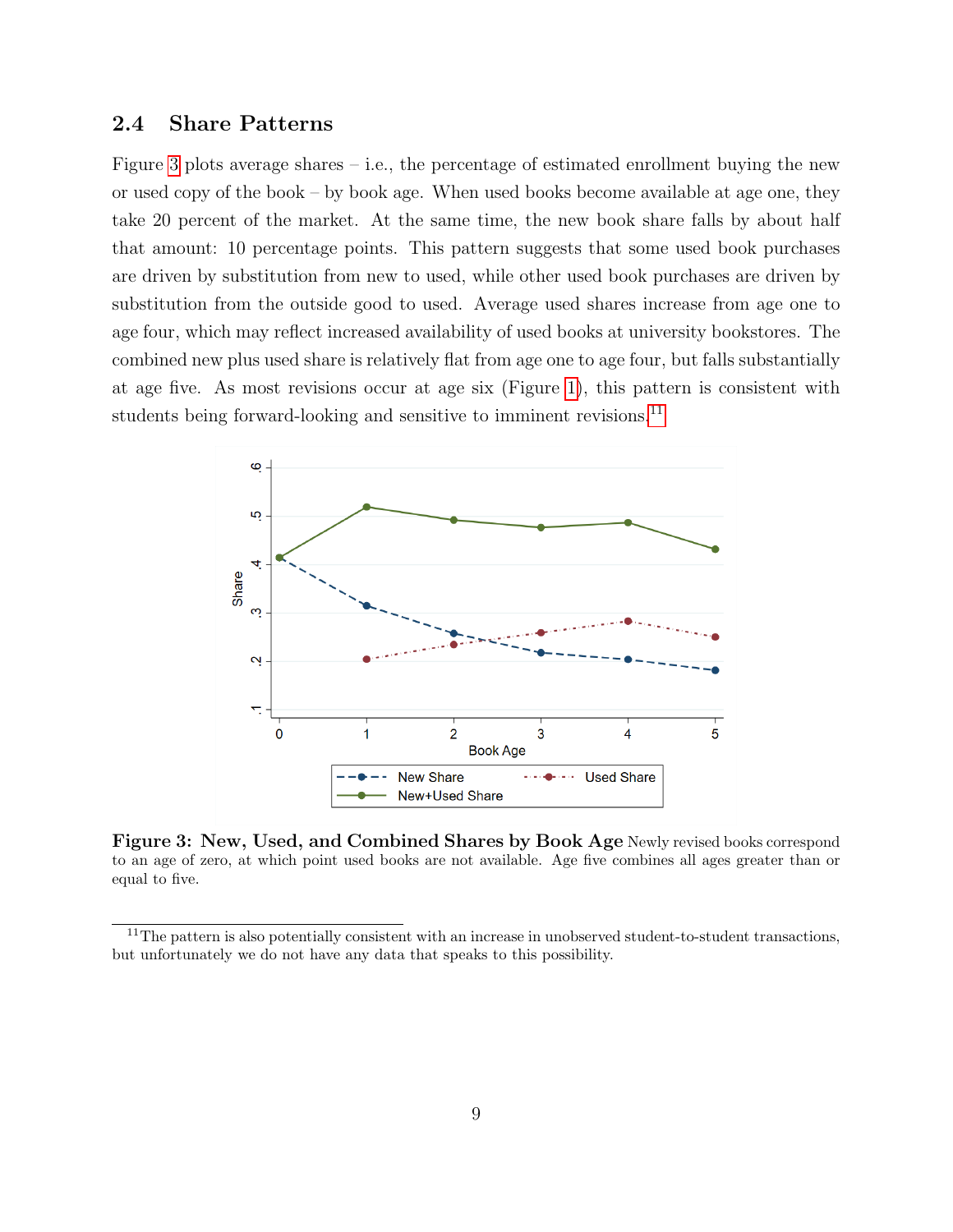# <span id="page-10-0"></span>3 Demand

We now develop a structural model of student purchase behavior. The focus of the model is the competition between new books, their used versions, and the outside good. In addition to non-purchase, the outside good also contains other options that we do not observe in the data, like student-to-student transactions and piracy.

We assume that competition between textbooks of the same subject is weak, allowing us to abstract away from professors' textbook choice decisions. Competition between textbooks might be weak due to professors largely making textbook decisions invariant of publishers' pricing and revising policies, or if professors face large switching costs. In either case, the effect of professor choice on the within-textbook competitive dynamics we model would arguably be limited. More practically, adding an additional layer of decision making on the demand side would substantially complicate the model and threaten the feasibility of estimating it.

#### 3.1 Model

After being assigned a textbook in semester  $t$ , students choose between the outside option and buying the new or used version of the current edition of that book.[12](#page-10-1) The utilities of student i in semester t from choosing new  $(n)$ , used  $(u)$ , or the outside good  $(\emptyset)$  are:

$$
u_{int} = \alpha_0 - \beta \cdot \tilde{p}_{int} + \xi_{nt} + \epsilon_{int}
$$
  
\n
$$
u_{iut} = \gamma_0 + \gamma_1 \cdot x_t - \beta \cdot \tilde{p}_{iut} + \xi_{ut} + \epsilon_{iut}
$$
  
\n
$$
u_{i\varnothing t} = 0 + \epsilon_{i\varnothing t}.
$$
\n(1)

 $x_t$  is book age (i.e., semesters since last revision). We allow the utility of the used book to change with age (according to  $\gamma_1$ ) in order to rationalize the observed pattern in the data that used shares increase with age. A similar parameter for new books is not needed to match the observed share patterns, so we exclude it for the sake of parsimony and to clarify the identification of the model's parameters.<sup>[13](#page-10-2)</sup>  $\xi_{nt}$  and  $\xi_{ut}$  are demand shocks which

<span id="page-10-2"></span><span id="page-10-1"></span><sup>&</sup>lt;sup>12</sup>Purchases of an old edition, which the publisher no longer produces, are contained in the outside option.

<sup>&</sup>lt;sup>13</sup>By excluding such a parameter, we rule out quality deterioration as an explanation for declining new sales as books age. We believe this restriction is largely reasonable for student demand. To the extent that the primary use of a textbook is fulfilling class obligations, it is unclear why students would care about the examples, etc. being a few years out-of-date. Up-to-date content may be more relevant for professors' textbook choices, but again we abstract away from those choices in order to facilitate the computation of the model.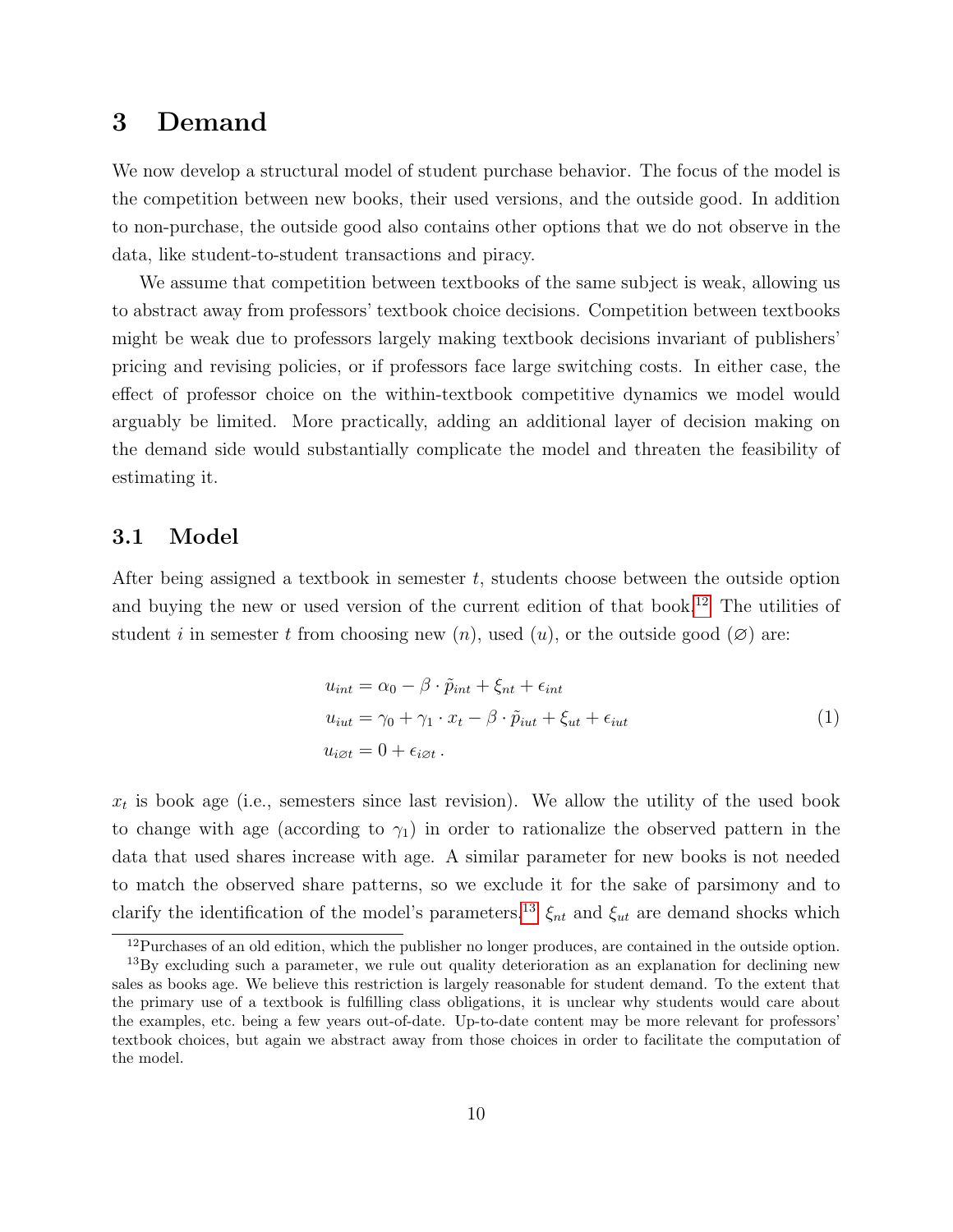we assume to be mean zero and i.i.d. over time. Students' idiosyncratic tastes are captured by  $\epsilon_{it} \equiv (\epsilon_{int}, \epsilon_{iut}, \epsilon_{i\varnothing t})$ . For instance, a student who dislikes highlighted or underlined text may have a small value of  $\epsilon_{iut}$ .

 $\tilde{p}_{ijt}$  is the *effective price* of option j (new n or used u) that includes the utility (in dollars) of resale and/or future use of the book. The effective price varies by student because different students may assign different values to continued use of the book beyond the current semester. Suppressing semester t for brevity from here on, the effective price  $\tilde{p}_{ij}$  can be decomposed as:

$$
\tilde{p}_{ij} = p_j - \delta_s \cdot v_i \,,\tag{2}
$$

where  $p_j$  is the sticker price of the book,  $\delta_s$  is students' semester discount factor (assumed to be constant across students), and  $v_i$  is the value of the book to student i beyond the current semester. The price of the new book  $p_n$  is chosen by the publisher, while the price of the used book  $p_u$  is mechanically determined by:

<span id="page-11-0"></span>
$$
p_u = \lambda \cdot p_n \,. \tag{3}
$$

That is, the used price is a constant fraction of the new price. We adopt this mechanical specification of used price formation given the institutional background and price patterns outlined in section [2.2.](#page-7-2) That evidence indicates that  $\lambda \approx 0.75$ , and hence we fix  $\lambda = 0.75$ when estimating the model. (We examine the impact of changing the mechanism determining used prices to be market clearing in section [5.2.](#page-25-0))

The value of the book to student  $i$  beyond the current semester,  $v_i$ , is the combination of two potential sources of value: (i) resale and (ii) continued use of the book. If the publisher revises the book – rendering the old edition worthless for the purpose of resale – students receive the value from continued use of the book,  $r_i$ . If the publisher does not revise the book, students have the option either to keep the book and receive  $r_i$ , or resell the book and receive  $(1 - \kappa) \cdot p_u$ , where  $\kappa \in [0, 1]$  reflects the bookstore's markup on used books. During the period of our data, bookstores bought used books for 50 percent of the new price and sold them for 75 percent of the new price (see section [2.2\)](#page-7-2). Students therefore receive  $50/75=2/3$ rds of the used price, and hence  $\kappa \approx 1/3$ . We fix  $\kappa = 1/3$  when estimating the model.

Drawing on [Chevalier and Goolsbee](#page-31-1) [\(2009\)](#page-31-1), we assume that students correctly anticipate when the publisher will revise the book. Denote the age at which revision will occur by  $T$ .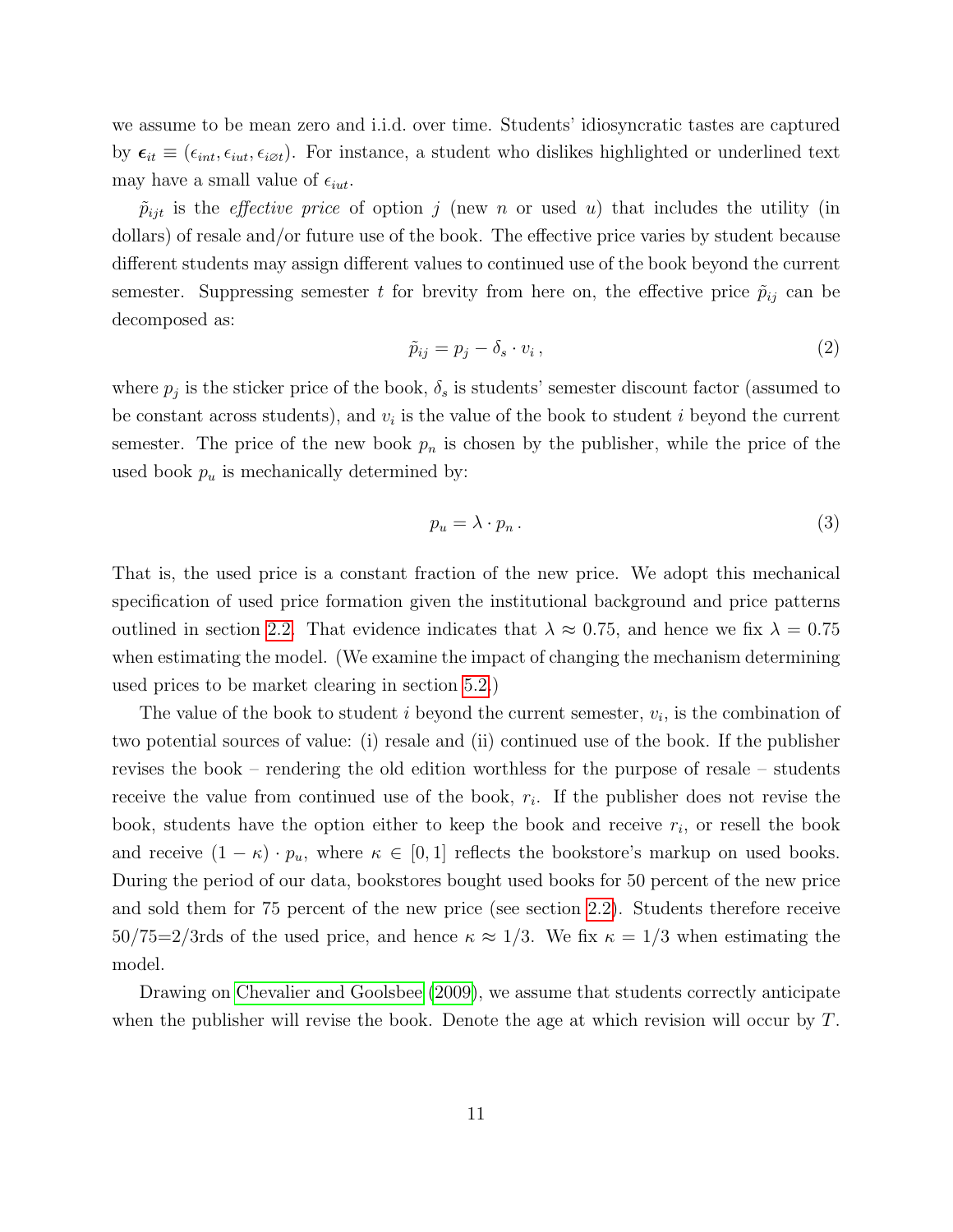$v_i$  can then be written as:

<span id="page-12-2"></span>
$$
v_i = \begin{cases} r_i, & x+1 = T \\ \max\left[ (1-\kappa) \cdot p_u, r_i \right], & x+1 < T. \end{cases}
$$
 (4)

If the book will be revised next semester, the future value of the book to student  $i$  is the value of continued use  $(r_i)$ . If the book will not be revised next semester, on the other hand, the future value of the book to student i is either the resale value  $((1 - \kappa) \cdot p_u)$  or the value of continued use  $(r_i)$ , whichever is greater.<sup>[14](#page-12-0)</sup> The max operator reflects student optimizing behavior when faced with the choice between reselling the book and receiving  $(1 - \kappa) \cdot p_u$ or keeping it and receiving  $r_i$ .  $r_i$  can therefore also be interpreted as student *i*'s reservation value: the minimum resale value required for student i to be willing to resell.

Consider the impact of  $v_i$  on student choice behavior. For example, if a student places a high value on continued use of the book and does not discount the future much (i.e.,  $\delta_s \cdot v_i$ is large), then the effective price of a book will be far below the sticker price, as the loss of utility from paying the sticker price today is offset by the value of future use. Alternatively, if students are myopic  $(\delta_s = 0)$ , then the effective price of a book is identical to the sticker price, since myopic students assign no value to future options when making purchase decisions.

In the model, students differ from one another along two dimensions: (i) their idiosyncratic tastes  $\epsilon_i \equiv (\epsilon_{in}, \epsilon_{iu}, \epsilon_{i\varnothing})$ , and (ii) their reservation values  $r_i$ . To facilitate computation of the model, we assume that  $\epsilon_i$  and  $r_i$  are independent.<sup>[15](#page-12-1)</sup> Given this assumption, the share of students choosing option j (new n, used u, or the outside option  $\varnothing$ ) is given by:

<span id="page-12-3"></span>
$$
s_j(x, p_n) = \int \left( \int \mathbb{1}\left[j = \underset{k \in C(x)}{\operatorname{argmax}} u_{ik}\right] g_{\epsilon}(\epsilon_i) d\epsilon_i \right) g_r(r_i) dr_i , \qquad (5)
$$

where the choice set  $C(x)$  is  $\{n, \emptyset\}$  if age x is equal to zero (in which case used books are not available) and  $\{n, u, \emptyset\}$  otherwise. For notational convenience, we write shares  $s_i(x, p_n)$ as depending only on age x and new price  $p_n$ .  $\mathbb{1}[\cdot]$  is an indicator function that takes a value of one if the expression on the inside of the brackets is true  $-$  i.e., if option j delivers the

<span id="page-12-0"></span><sup>&</sup>lt;sup>14</sup>Given the evidence in section [2.2,](#page-7-2) we assume that the new price  $p_n$  does not change within a book's edition. Therefore, students do not need to form an expectation over future prices in order to compute equation [\(4\)](#page-12-2), since absent revision the new and used price next semester will be the same as the current semester.

<span id="page-12-1"></span><sup>&</sup>lt;sup>15</sup>Given independence and the assumption of logit tastes, the integration over  $\epsilon_i$  can be computed in closed form. In addition, nothing in our data directly speaks to the correlation between  $\epsilon_i$  and  $r_i$ , though in reality at least some correlation may be present. For instance, students who assign a high value to continued use of the book may also be more likely to have a strong preference for a new book.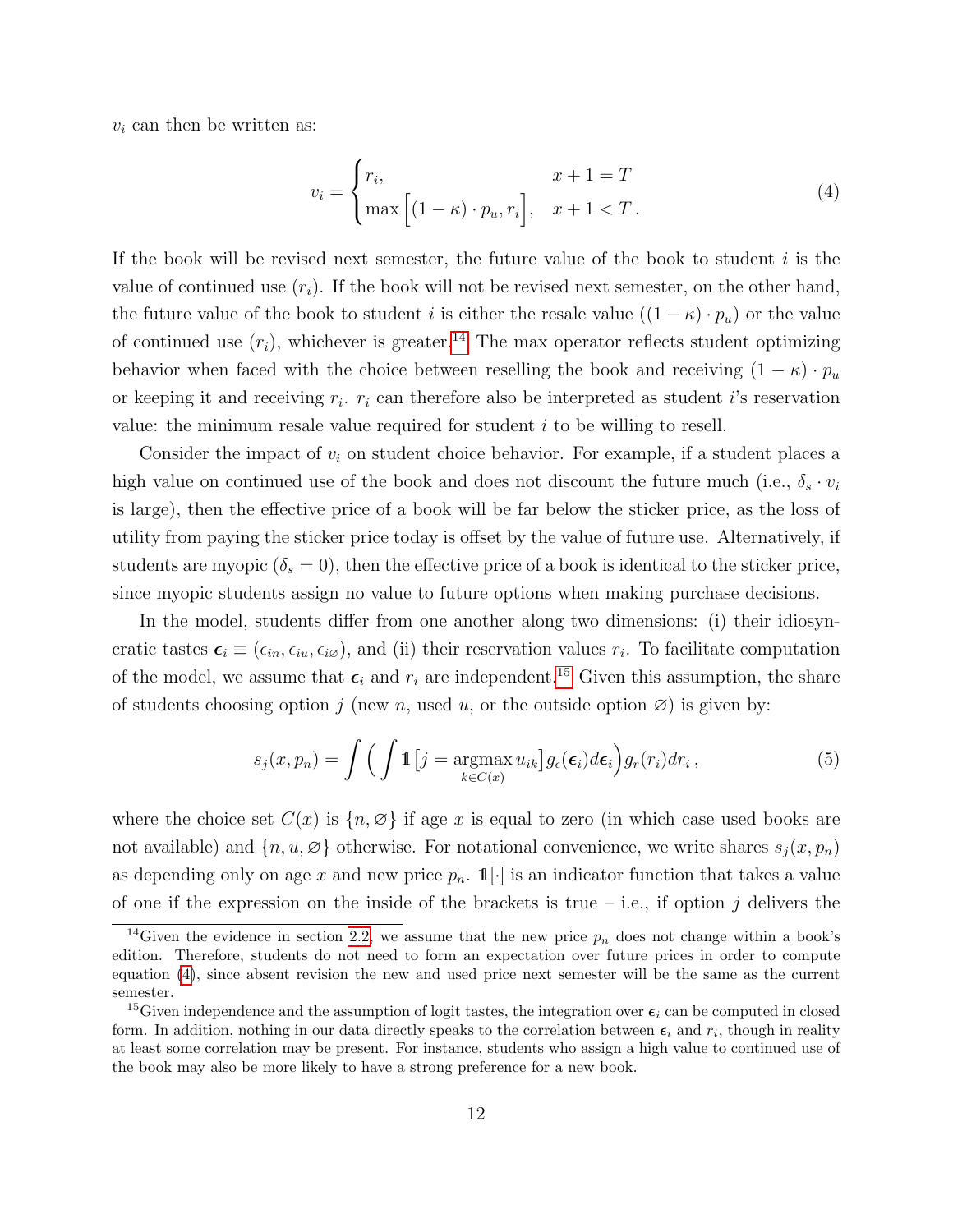highest utility – and zero otherwise.  $g_{\epsilon}$  is the distribution of idiosyncratic tastes  $\epsilon_i$  and  $g_r$  is the distribution of reservation values  $r_i$ .

We assume that tastes  $\epsilon_i$  are generalized extreme value distributed such that demand is nested logit, with the new and used books nested according to nesting parameter  $\rho$ .  $\rho = 0$ corresponds to simple logit demand – i.e., no correlation between  $\epsilon_{in}$  and  $\epsilon_{iu}$  – whereas  $\rho = 1$ corresponds to perfect correlation. Nested logit demand allows for more flexible substitution patterns than simple logit demand, which is important because the impact of the secondary market on publisher profits may depend on the substitutability of new and used books. We assume that reservation values  $r_i$  are log-normally distributed with location parameter  $\mu_r$ and scale parameter  $\sigma_r$ .

#### 3.2 Estimation

In this section, we outline the procedure we use to obtain estimates of the model's parameters and then report the results.

#### Parameters calibrated outside of the model

As discussed above, we fix  $\lambda = 0.75$  and  $\kappa = 1/3$  when estimating the model. We also fix the parameters determining the distribution of student reservation values:  $\mu_r$  and  $\sigma_r$ . Since our textbook data does not include any information that directly pertains to reservation values or resale decisions, we utilize an alternative source to inform these parameters. Specifically, we utilize survey data collected from several thousand students at the University of North Carolina between 2011 and 2013, as further documented in [Spence](#page-32-3)  $(2015).<sup>16</sup>$  $(2015).<sup>16</sup>$  $(2015).<sup>16</sup>$  $(2015).<sup>16</sup>$  As part of the survey, students who purchased textbooks were asked: "Even if you plan on keeping your book at the end of the semester, what is the lowest amount you would be willing to sell your book for, once you are finished taking this course?" After scaling the survey responses to be measured in CPI-adjusted 2007 dollars and restricting the data to books priced in the range of our final sample, we estimate  $\mu_r$  and  $\sigma_r$  by maximum likelihood using the reported answers to this question. For students reporting \$0, which is not in the support of a lognormal distribution, we replace \$0 with the minimum reported value above zero, which is one cent. Measuring reservation values in tens of dollars, the resulting estimates are  $\hat{\mu}_r = 1.178$ and  $\hat{\sigma}_r = 1.085$ . Given these estimates, the median reservation value is about \$32.50, with 85 percent of students valuing continued use of the book at less than \$100. While we suspect

<span id="page-13-0"></span><sup>16</sup>We thank Forrest Spence for providing us with this data.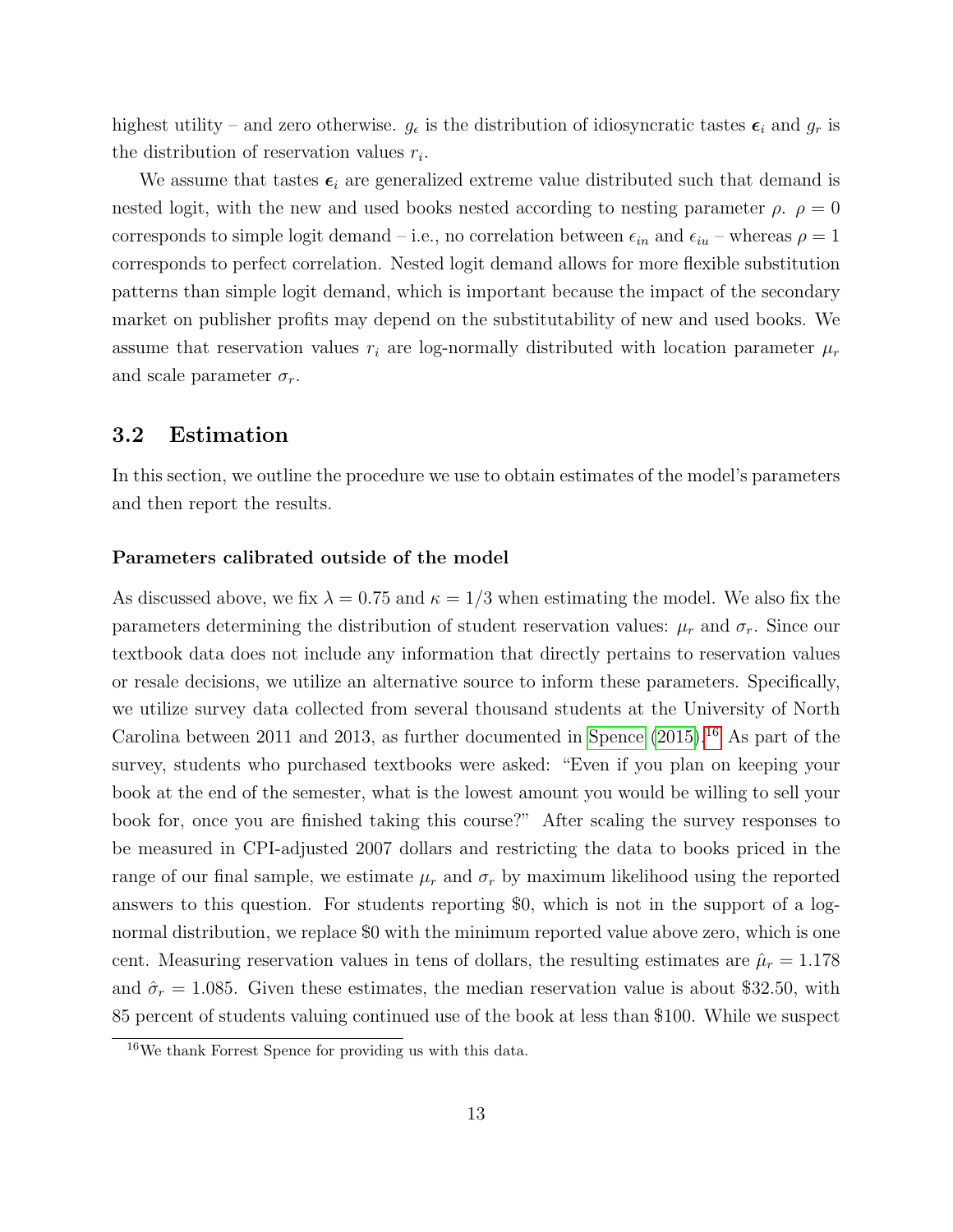that heterogeneity across books in the distribution of reservation values may be present, unfortunately we do not have sufficient data to link surveyed books to books in our sample, and hence we assume that these parameters do not vary by book. To numerically integrate over the distribution of reservation values, we use 1,000 random draws from the distribution.

It is also worth noting the difference between the time period of our textbook sales data (1997 to 2007) and the survey data (2011 to 2013). It is possible that students' reservation values have meaningfully changed over time. For instance, recent students may have more information about resale values than past students. While we assume that the survey responses accurately capture reservation values for our time period, we have also estimated the counterfactuals with upward and downward adjustments to  $\hat{\mu}_r$  and  $\hat{\sigma}_r$ . In the cases we have examined, higher reservation values increase publisher profits, but do not appear to affect whether closing the secondary market is profitable or not.

#### Remaining parameters

In contrast to many consumer products, we believe it is largely reasonable to assume that the demand-side parameters in the textbook context do not vary substantially from product to product (i.e., book to book). For many students, the primary use of a textbook is for completing assignments, studying for tests, etc. In that case, the author or content of the book may not have much bearing if any on student value. We therefore assume that the remaining demand parameters  $\theta^D \equiv (\alpha_0, \gamma_0, \gamma_1, \beta, \delta_s, \rho)$  are the same across the books in our final sample.

To estimate the parameters with our aggregate data on textbook purchases, we follow the method of moments estimation procedure developed by [Berry et al.](#page-30-7) [\(1995\)](#page-30-7). For each candidate value of the demand parameters, we find the values of the demand shocks  $\xi_n$  and  $\xi_u$  that equate the model-predicted and observed shares for each observation. Denote the full vector of these values, which are functions of the demand parameters, by  $\xi(\theta^D)$ . We then estimate  $\theta^D$  by exploiting assumed orthogonality conditions between  $\xi(\theta^D)$  and a set of instruments. In particular, we solve:

$$
\min_{\theta^D} \xi(\theta^D)' Z W Z' \xi(\theta^D) \,, \tag{6}
$$

where  $Z$  is a matrix of instruments and W is a positive definite weight matrix. For instruments, we use indicator variables for each unique combination of book type (new or used) and book age through age five, plus the page length of each book. This corresponds to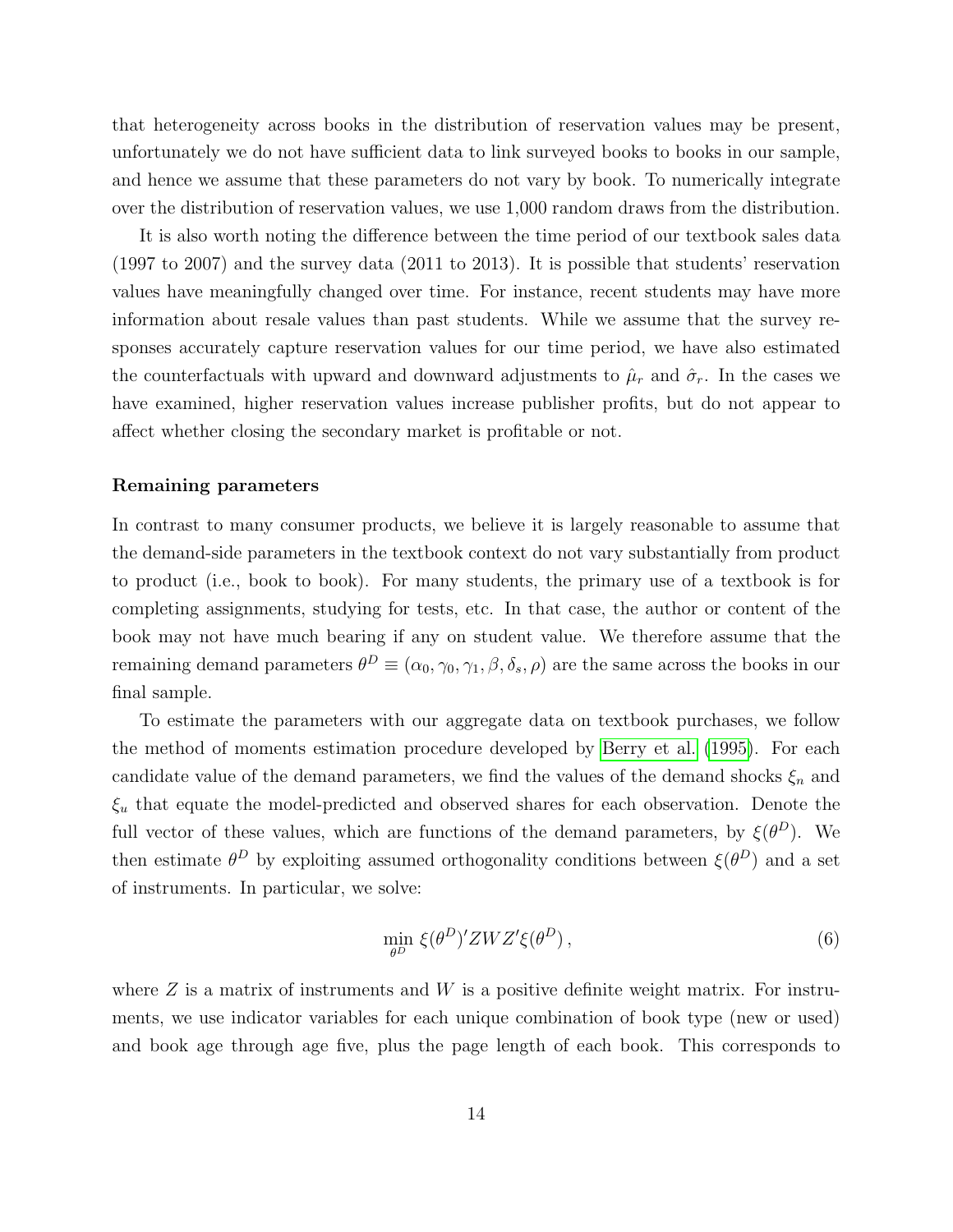12 instruments in total: six new book-age indicator variables (ages zero to five), five used book-age indicator variables (ages one to five), and page length. Ages greater than five, which account for less than 2 percent of observations, are grouped with the age five indicator variable. For the weight matrix, we utilize  $W = (Z'Z)^{-1}$ , which is the efficient weight matrix assuming homoskedastic errors [\(Nevo](#page-31-11) [\(2000b\)](#page-31-11)).

#### Identification

The idea behind the book type-age indicator variable instruments is to allow detailed aspects of the observed share patterns to inform the parameters. The base utility parameters  $\alpha_0$ and  $\gamma_0$  strongly influence the overall level of new and used shares.  $\gamma_1$ , which controls the evolution of the utility of used books over time, can be identified by how used shares change with book age. The identification of the nesting parameter  $\rho$  and the student discount factor  $\delta_s$  is somewhat more nuanced. When used books become available at age one,  $\rho$  heavily influences the extent to which the used book takes share from the new book vs. the outside good.  $\rho$  can therefore be identified by the magnitude of the new plus used share increase once used books become available, with the magnitude of the combined share increase decreasing in  $\rho$ <sup>[17](#page-15-0)</sup>  $\delta_s$  can be identified by the responsiveness of demand to impending revisions. As a benchmark, suppose that students are myopic  $(\delta_s = 0)$ , such that effective prices are identical to sticker prices. In that case, shares will not respond to impending revisions. On the other hand, if students are forward-looking with  $\delta_s > 0$ , shares will fall in semesters in which the book will be revised the following semester (at age five in particular).

A common concern when estimating demand models of this form is the possible endogeneity of prices: i.e., correlation between the demand shocks  $\xi_n$  and  $\xi_u$  and price  $p_n$ . To address this concern, we instrument for the price of each book with the page length of that book. We collect the page length for the most recent edition of each book in the sample, and therefore the instrument varies only across books. The length of a book affects the cost of printing and shipping it, and therefore can be viewed as a marginal cost shifter. Indeed, the correlation between new prices and page length is extremely strong: about 0.91. The remaining requirement is that page length is uncorrelated with the demand shocks  $\xi_n$  and  $\xi_u$ . The intuitive justification for this exogeneity assumption is that it is not clear why students in an introductory economics class would have different underlying demand for the required textbook if it was 800 pages compared to 600 pages (i.e., except for the effect via price).

<span id="page-15-0"></span><sup>&</sup>lt;sup>17</sup>The assumption that the non-price utility of the new book does not change with age is important for this argument. Otherwise, a small new plus used share increase between age zero and age one might be able to be explained by falling new book utility.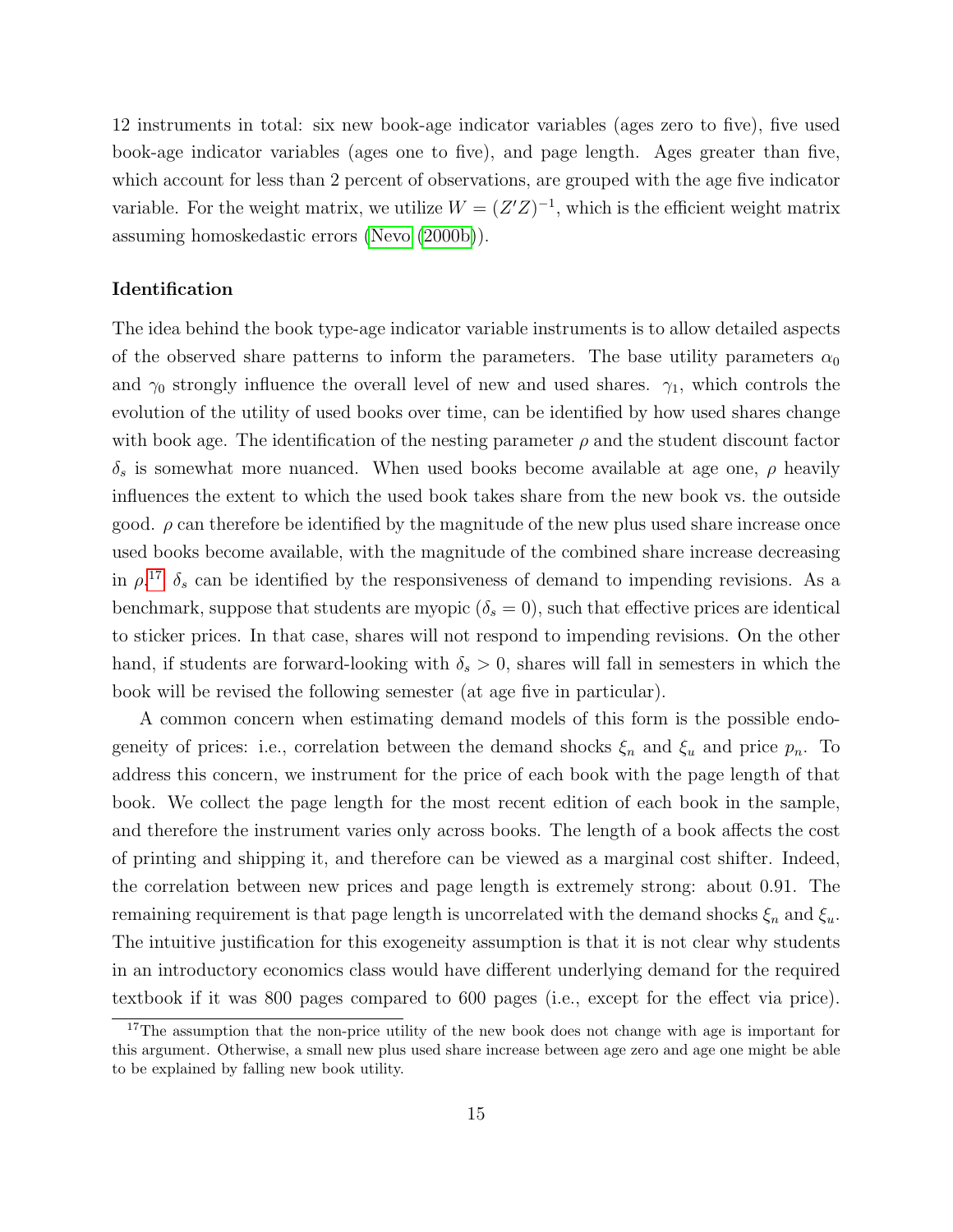This assumption would be violated if, for instance, longer textbooks contained more class materials that students value. While we cannot rule out violations of this form, overall we believe it is reasonable to assume that page length is exogenous to student preferences. We also report the parameter estimates assuming that prices are exogeneous.

#### 3.3 Results

The demand parameter estimates are reported in Table [2.](#page-16-0) The estimates assuming that prices are exogenous correspond to specification (1), while the estimates instrumenting for prices with book page length correspond to specification (2).

<span id="page-16-0"></span>

| Demana i arameter Dominato      |                  |                |                   |             |                   |  |  |
|---------------------------------|------------------|----------------|-------------------|-------------|-------------------|--|--|
| Specification:                  | $\left(1\right)$ |                | $\left( 2\right)$ |             |                   |  |  |
| Instrument for price?           |                  | N <sub>o</sub> |                   | Page Length |                   |  |  |
| Description                     | Parameter        | Estimate       | Standard<br>Error | Estimate    | Standard<br>Error |  |  |
| Base new book utility           | $\alpha_0$       | 0.423          | 0.084             | 0.806       | 0.107             |  |  |
| Base used book utility          | $\gamma_0$       | $-0.120$       | 0.094             | $-0.113$    | 0.103             |  |  |
| Used book age                   | $\gamma_1$       | 0.024          | 0.021             | 0.071       | 0.024             |  |  |
| Price sensitivity               | Β                | 0.164          | 0.011             | 0.247       | 0.018             |  |  |
| Student discount factor         | $\delta_s$       |                |                   |             |                   |  |  |
| New/used nesting                | ρ                | 0.575          | 0.066             | 0.474       | 0.074             |  |  |
| $#$ of Books<br>$#$ of Editions |                  | 53<br>180      |                   | 53<br>180   |                   |  |  |
| of Observations<br>#            |                  | 824            |                   |             | 824               |  |  |

Table 2: Demand Parameter Estimates

Notes: The parameters governing used prices, resale prices, and the distribution of student reservation values are fixed in estimation ( $\lambda = 0.75$ ,  $\kappa = 1/3$ ,  $\mu_r = 1.178$ , and  $\sigma_r = 1.085$ ). The student discount factor converged to the upper bound of one in both specifications.

For both specifications, the student discount factor converged to the upper bound of one. While consistent with [Chevalier and Goolsbee](#page-31-1) [\(2009\)](#page-31-1), who also estimate student discount factors statistically indistinguishable from one, it is perhaps surprising that college students would exhibit such forward-looking behavior. An interesting theory we have heard that can potentially help explain this result is that money for the initial textbook purchase may often be supplied by parents, whereas the proceeds from resale may be retained by students. In that case, student purchase behavior will be particularly sensitive to resale value.

To facilitate interpretation of the remaining parameters, we calculate the implied (i) shares and (ii) own and cross-price elasticities for a book with  $p_n = $124.11$  and  $T = 6$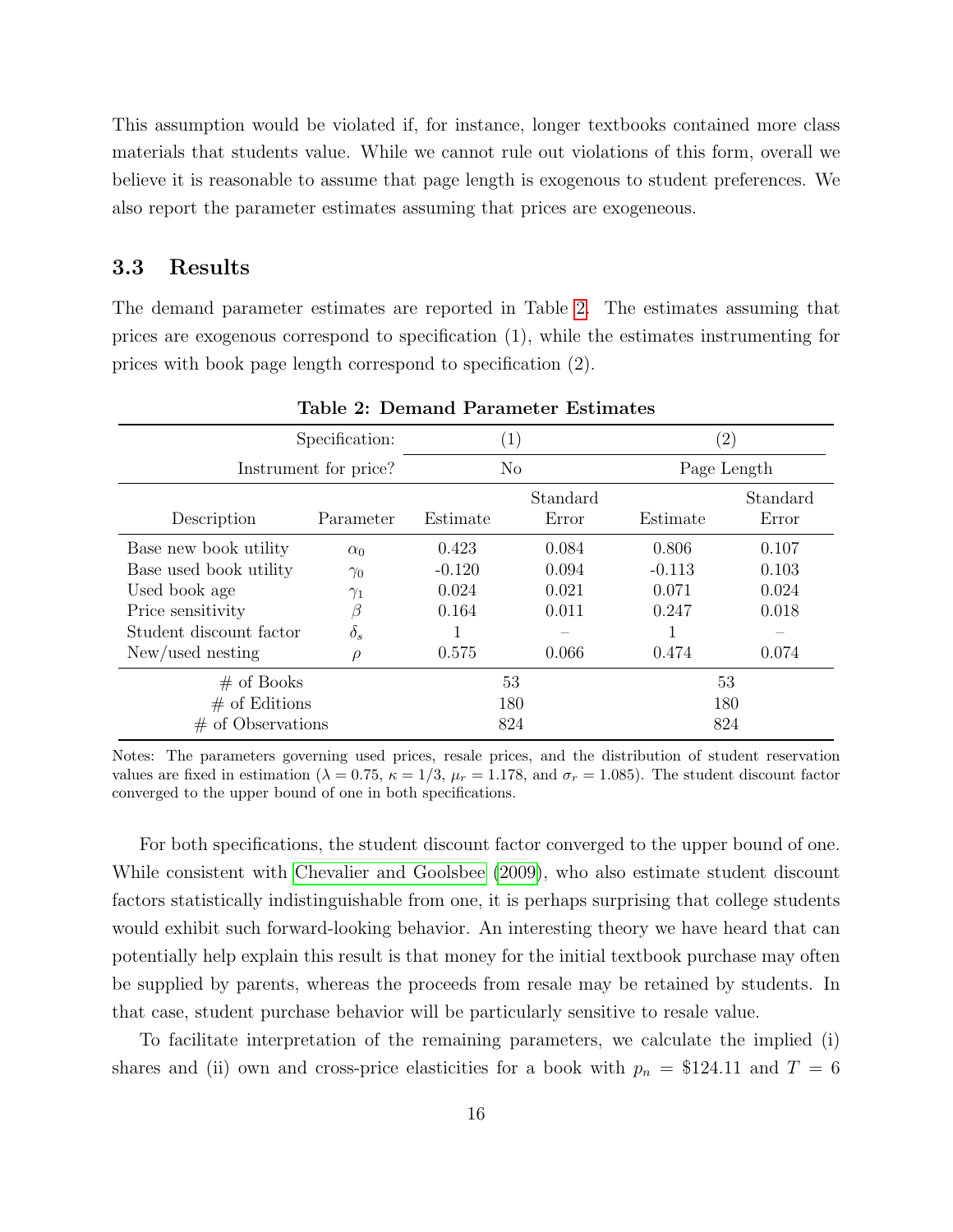<span id="page-17-0"></span>

| Panel A: Shares       |         |         |            |  |  |
|-----------------------|---------|---------|------------|--|--|
| Book Age              | New     | Used    | $New+Used$ |  |  |
| $\left( \right)$      | 0.410   |         | 0.410      |  |  |
| 1                     | 0.259   | 0.222   | 0.480      |  |  |
| 2                     | 0.246   | 0.242   | 0.488      |  |  |
| 3                     | 0.233   | 0.263   | 0.496      |  |  |
| 4                     | 0.221   | 0.284   | 0.505      |  |  |
| 5                     | 0.151   | 0.223   | 0.374      |  |  |
| Panel B: Elasticities |         |         |            |  |  |
|                       | New     | Used    | Outside    |  |  |
| <b>New</b>            | $-3.71$ | 1.75    |            |  |  |
| Used                  | 2.07    | $-2.60$ |            |  |  |
| Outside               | 0.58    | 0.49    |            |  |  |

Table 3: Estimated Shares and Elasticities

Notes: All statistics are calculated for a book with  $p_n = $124.11, T = 6$ , and demand parameters equal to the point estimates for specification (2) in Table [2.](#page-16-0) The parameters governing used prices, resale prices, and the distribution of student reservation values are fixed at the values utilized in estimation. The elasticities are averages between age one and age five. The columns are price changes and the rows are quantity changes: e.g., a 1 percent increase in the price of the new book is estimated to yield a 3.71 percent decrease in the new book share and a 2.07 percent increase in the used book share.

(the mean values for books in the final sample, rounding T to the nearest integer) and demand parameters equal to the point estimates for specification (2). We prefer specification (2) because of the larger estimated price sensitivity, which is consistent with the possible endogeneity of prices. For the elasticity calculations, we sever the mechanical link between new prices and used prices (equation [\(3\)](#page-11-0)) to isolate demand-side behavior. The results are reported in Table [3.](#page-17-0)

The estimated share patterns exhibit the same noteworthy characteristics that appear in the aggregate share data depicted in Figure [3.](#page-9-0) The new plus used share jumps up when used books become available at age one. The used share then continues to climb while the new plus used share remains relatively constant. At age five – the semester before revision – shares fall sharply due to the increase in effective prices.

The estimated cross-price elasticities indicate that substitution between new and used books is much stronger than substitution toward the outside good. Estimated diversion ratios (not reported in the table) are also illustrative of this point. Of the students substituting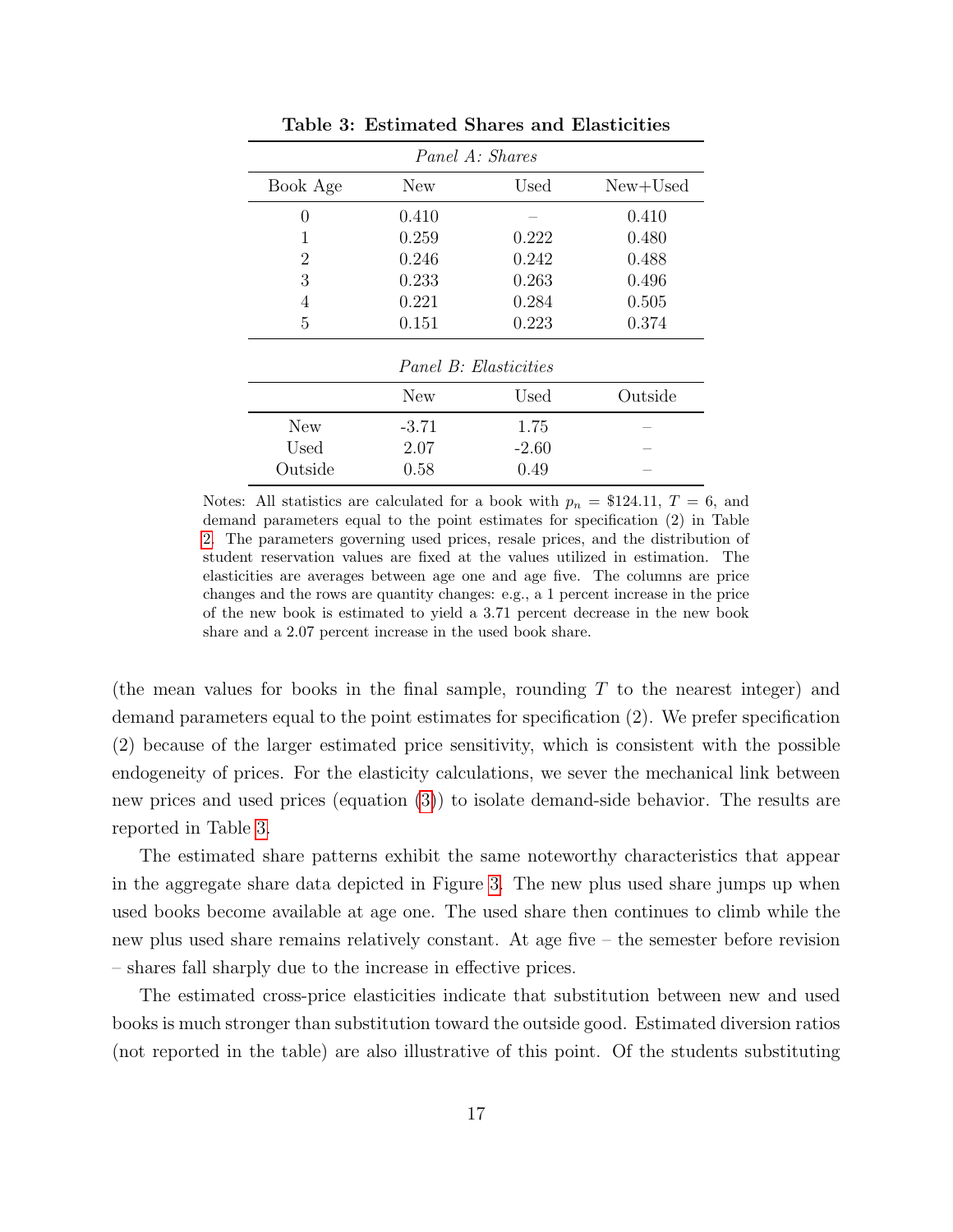away from the new book following a price increase, we estimate that 63 percent of them would switch to buying used. Proportional substitution based on shares implies a much lower diversion ratio of 32 percent. It is also worth noting that the true price elasticity faced by publishers is weaker than the -3.71 presented in Table [3.](#page-17-0) When a publisher increases the price of the new book, used prices increase mechanically in turn, which dampens the substitution to used books. The new book own price elasticity taking this linkage into account is estimated to be -1.54.

# <span id="page-18-0"></span>4 Supply

The purpose of explicitly modeling student purchase behavior is so that we can forecast how demand would change in response to a shift in the environment, such as closing the secondary market (i.e., banning resale). Besides the demand response, whether publishers would benefit from closing the secondary market depends on their cost structures, and also their own strategic responses to the change in environment. We therefore also implement a structural model of publisher pricing and revising decisions, and combine that model with observed publisher behavior to estimate publisher costs.

#### 4.1 Model

We assume that each publisher has two choice variables: (i) the price of the new book  $p_n$ and (ii) the length of the revision cycle  $T$ . The publisher commits to both of these decisions: the price cannot be changed, nor can the revision cycle be adjusted. These assumptions are consistent with the known institutional details of the industry. As shown in section [2.2,](#page-7-2) new book prices are essentially flat within edition. Moreover, publishers often sign contracts with textbook authors that specify the timing of revisions [\(Chevalier and Goolsbee](#page-31-1) [\(2009\)](#page-31-1)).

Each semester, the publisher earns the flow profits from sales of the book. In semesters where the book is revised, the publisher also incurs a fixed revising cost. We assume that publishers evaluate price and revision cycle choices by the average per-semester profits generated by those choices. Normalizing the number of students assigned the book to one, the publisher's optimization problem is thus:

<span id="page-18-1"></span>
$$
\max_{p_n, T} \frac{\sum_{x=0}^{T-1} s_n(x, p_n) \cdot (p_n - c)}{T} - \frac{F}{T},
$$
\n(7)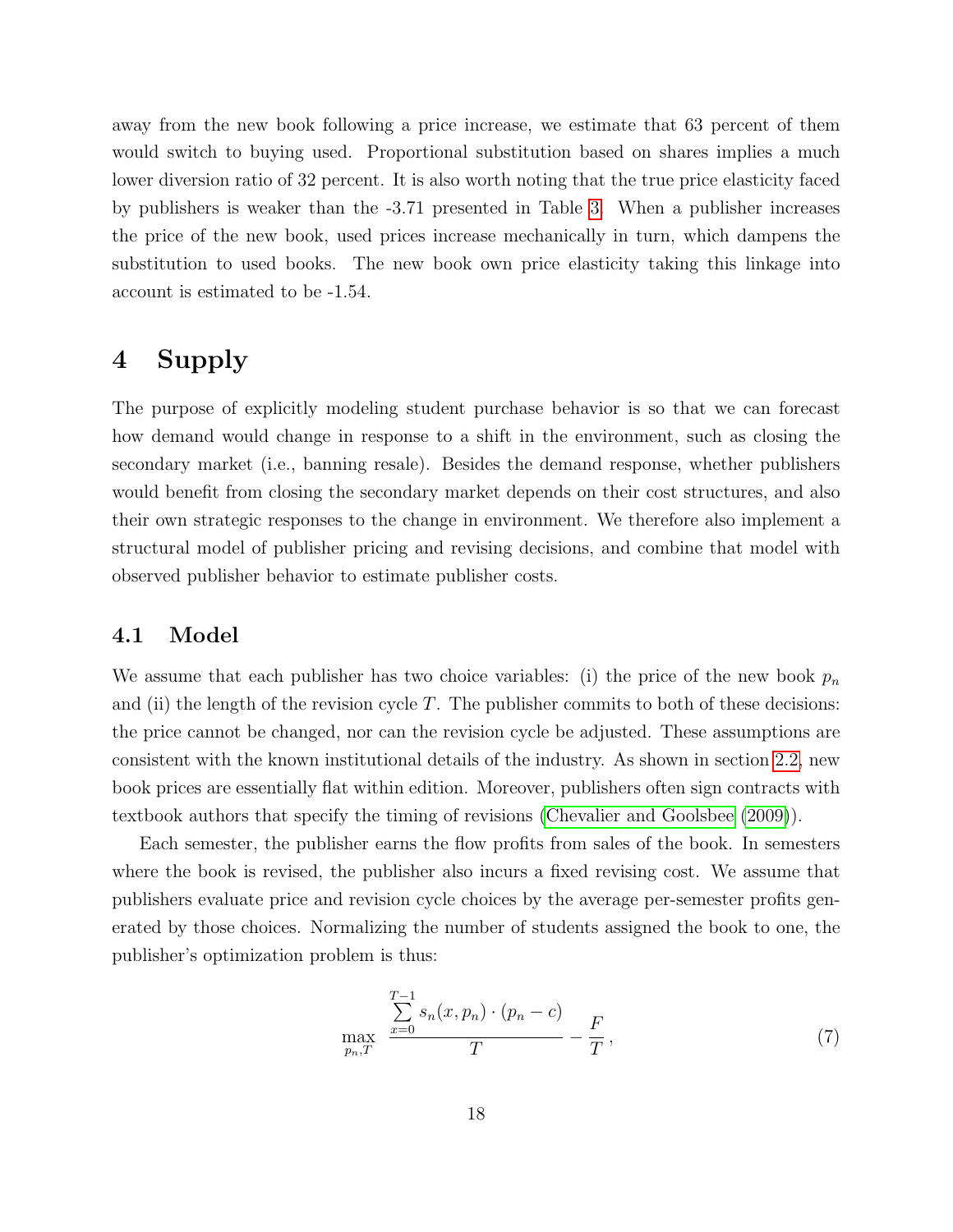where T is constrained to be an integer greater than or equal to one.<sup>[18](#page-19-0)</sup> c is the marginal cost of the book and  $F$  is the fixed revising cost (normalized by the number of students). The first term in the maximand reflects profits from book sales, while the second term reflects revision spending. Shortening the revision cycle implies less frequent competition with used books, but also higher revision spending. For instance, if  $T = 1$ , the publisher will never face competition from used books, but the publisher will also incur the revising cost  $F$  every semester. The optimal revision cycle balances these effects.

#### 4.2 Estimation

The parameters to be estimated on the supply side of the model are the marginal cost c and fixed revising cost  $F$  for each book. These parameters may vary across books due to differences in book length, fees paid to authors, etc. We estimate these parameters for the most recent edition of each book for which we observe the revision timing by finding the values of c and F such that the solution to the publisher's optimization problem  $(7)$ is equal to the observed new book price and revision timing. This procedure is analogous to the recovery of marginal costs in the static case (e.g., [Nevo](#page-31-12) [\(2000a\)](#page-31-12); [Nevo](#page-31-13) [\(2001\)](#page-31-13)), with the addition of the revising decision and associated fixed revising cost. When solving the publisher's optimization problem for each book, we set the demand parameters equal to the point estimates for specification (2) in Table [2.](#page-16-0)

The identification of the supply parameters is relatively straightforward. Intuitively, the optimal revision age is increasing in the fixed revising cost, so the  $F$  for each book can be identified by the age at which the book is revised. Similarly, the optimal price is increasing in marginal cost, so the  $c$  for each book can be identified by the price of the book. Since revision timing is integer-valued, this procedure yields an interval of fixed revising costs such that the model-predicted revision timing is equal to the observed revision timing. Marginal costs are point-identified.

### 4.3 Results

The supply parameter estimates are reported in Table [4.](#page-20-1) Mean estimated marginal costs are \$38.78, or about 5.7 cents per page. A report by the educational product firm Follett esti-

<span id="page-19-0"></span><sup>&</sup>lt;sup>18</sup>To simplify the computation of optimal publisher behavior, we compute shares deterministically by setting the demand shocks  $\xi_n$  and  $\xi_u$  equal to zero. Without this simplification, solving the publisher's optimization problem requires (i) specifying the distribution of the demand shocks and (ii) integrating over the demand shocks for all semesters prior to revision, which is an integral over  $2T - 1$  dimensions.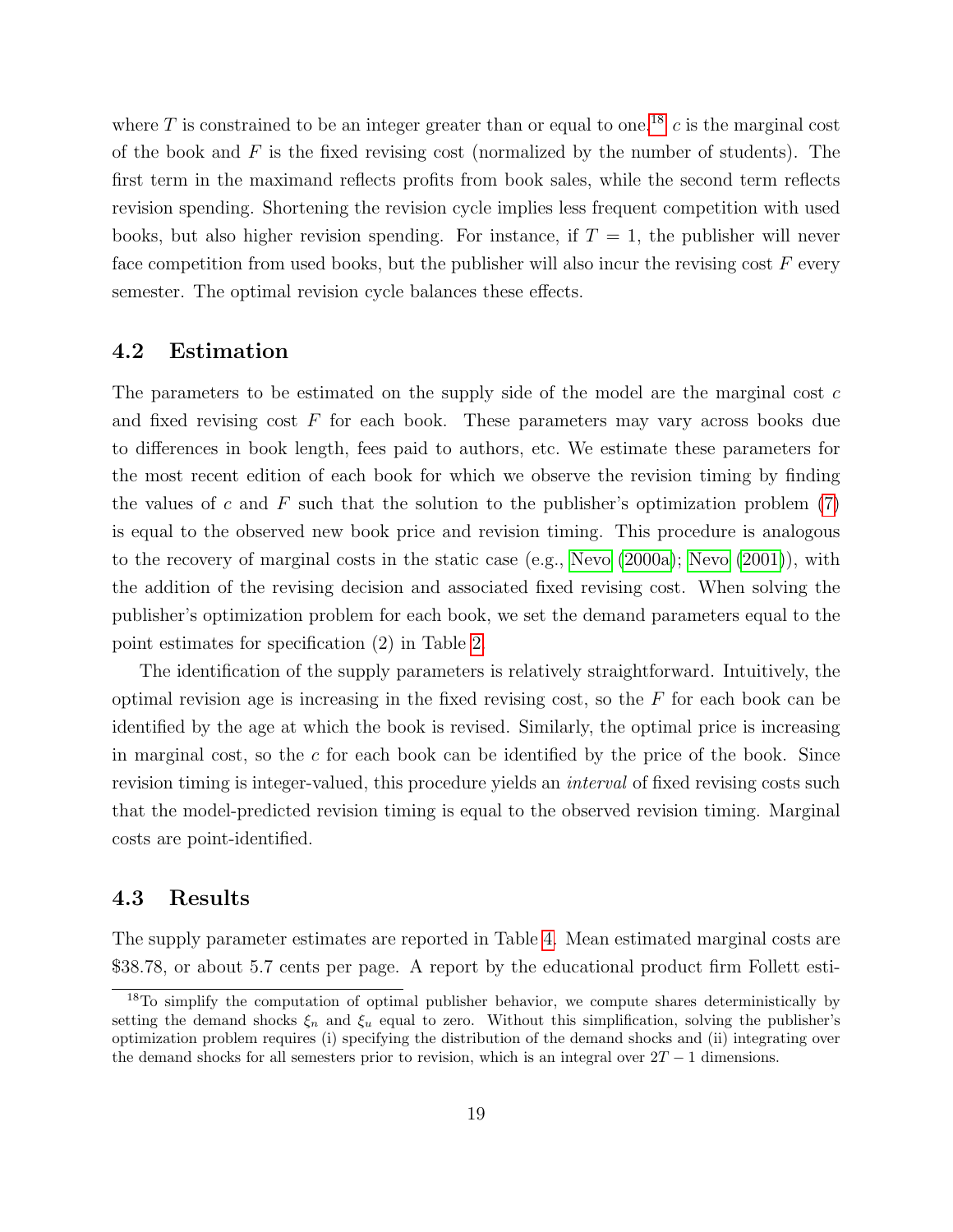<span id="page-20-1"></span>

| Parameter                           | Mean    | Median  | Standard<br>Deviation |
|-------------------------------------|---------|---------|-----------------------|
| Marginal cost $c$                   | \$38.78 | \$31.55 | \$26.06               |
| Marginal cost $c$ per page          | \$0.057 | \$0.056 | \$0.028               |
| Fixed revising cost $F$ lower bound | \$20.24 | \$18.50 | \$6.47                |
| Fixed revising cost $F$ upper bound | \$26.45 | \$24.64 | \$8.33                |
| Fixed revising cost $F$ midpoint    | \$23.35 | \$21.57 | \$7.40                |

Table 4: Supply Parameter Estimates

Notes: All values are in CPI-adjusted 2007 dollars. The fixed cost estimates are normalized by student enrollment.

mates that \$33.60 of a \$100 textbook's price goes to printing and shipping.[19](#page-20-2) The estimated marginal costs therefore appear to be similar to industry sources.

Turning to the estimated fixed revising costs, recall that the estimates are normalized by student enrollment. Books in the final sample have an average estimated enrollment of 11,491 (Table [1\)](#page-6-0). The data captures roughly 60 percent of total college enrollment, so scaling enrollment up to the universities not included in the data yields a total enrollment estimate of  $11,491/0.6=19,152$ . Multiplying the mean estimated fixed revising cost midpoint by this estimate of enrollment generates revision costs of \$23.55\*19,152≈\$450,000. A report by the Association of American Publishers suggests that these numbers are in the ballpark of – though somewhat less than – industry claims: "Developing a new textbook and accompanying learning tools can cost more than \$1 million."[20](#page-20-3)

# <span id="page-20-0"></span>5 Counterfactual Analysis

In this section, we use the estimated structural model to simulate student and publisher behavior in alternative market environments. In section [5.1,](#page-21-0) we close the secondary market by banning resale. When the secondary market is closed, students can still buy new books but used books cannot be bought or sold. For publishers, closing the secondary market eliminates competition with used books, but also eliminates their ability to charge for resale value. Which force dominates, and on what parameters does the answer hinge?

In section [5.2,](#page-25-0) we convert the mechanism determining used prices to be market clearing.

<span id="page-20-3"></span><span id="page-20-2"></span><sup>&</sup>lt;sup>19</sup>Follett Insight. The Real Cost of Textbooks – and Affordable Options for Students.

<sup>&</sup>lt;sup>20</sup>Association of American Publishers, Inc. Why PIRG is Wrong: Myths and Facts About College Textbooks, 2006.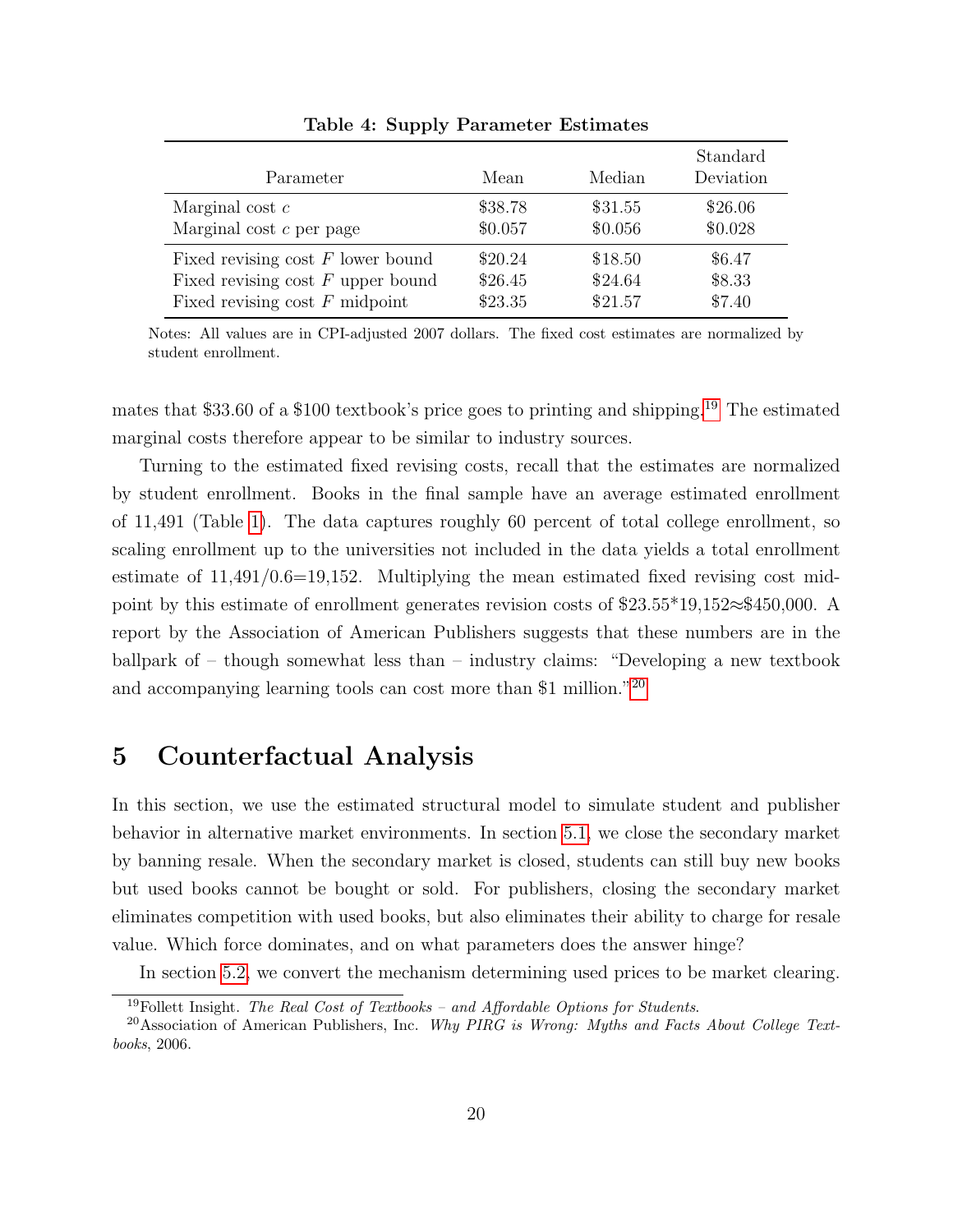The main purpose of this exercise is to understand how publisher incentives to close the secondary market might have been affected by the rise of non-university bookstore intermediaries like Amazon.com, where sellers are not held to rigid pricing rules. Are publisher incentives to close the secondary market strengthened or weakened when used prices are determined by market clearing?

We calculate all estimates for a book with demand parameters equal to the point estimates for specification (2) in Table [2](#page-16-0) and supply parameters equal to the means in Table [4.](#page-20-1) The parameters governing used prices, resale prices, and the distribution of student reservation values are fixed at the values utilized in estimation.[21](#page-21-1)

#### <span id="page-21-0"></span>5.1 Closing the Secondary Market

When the secondary market is closed, students no longer need to anticipate revisions: with no resale, the effective price of new books is always the sticker price less the student's discounted reservation value (i.e.,  $p_n - \delta_s \cdot r_i$ ). Closing the secondary market also eliminates the publisher's incentive to revise the book, as revision no longer has an impact on student demand. The publisher instead faces a standard static pricing problem, choosing price to maximize flow profits.

Table [5](#page-22-0) reports estimates of the effect of closing the secondary market on a variety of market outcomes. A first thought is that closing the secondary market would allow the publisher to charge a higher price, because competition with used books disappears. In fact, however, the opposite occurs, with the new sticker price falling by 6.9 percent. When the secondary market is closed, the publisher can no longer charge students for resale value, which puts downward pressure on the new price. The new *effective* price, on the other hand, rises considerably. Without resale, many students face much higher effective prices because they are no longer able to recoup some of the purchase price via resale. 31.2 percent of students purchase the new book when the secondary market is closed, which is larger than the average new share when the secondary market is open (24.0 percent). At age zero, however, the new share is higher when the secondary market is open, because at that point there is no competition with used books and students can benefit from resale in the next semester (which increases student to willingness to pay). The benefit of closing the secondary market comes at non-zero ages where competition with used books is particularly damaging.

<span id="page-21-1"></span><sup>&</sup>lt;sup>21</sup>The exact values of the parameters are as follows. Demand:  $\alpha_0 = 0.806$ ,  $\gamma_0 = -0.113$ ,  $\gamma_1 = 0.071$ ,  $β = 0.247, δ_s = 1, ρ = 0.474$ . Supply:  $c = $38.78$  and  $F = $23.35$ . Other parameters:  $λ = 0.75, κ = 1/3$ ,  $\mu_r = 1.178$ , and  $\sigma_r = 1.085$ . The demand shocks  $\xi_n$  and  $\xi_u$  are set to zero to facilitate the computation (see footnote [18\)](#page-19-0).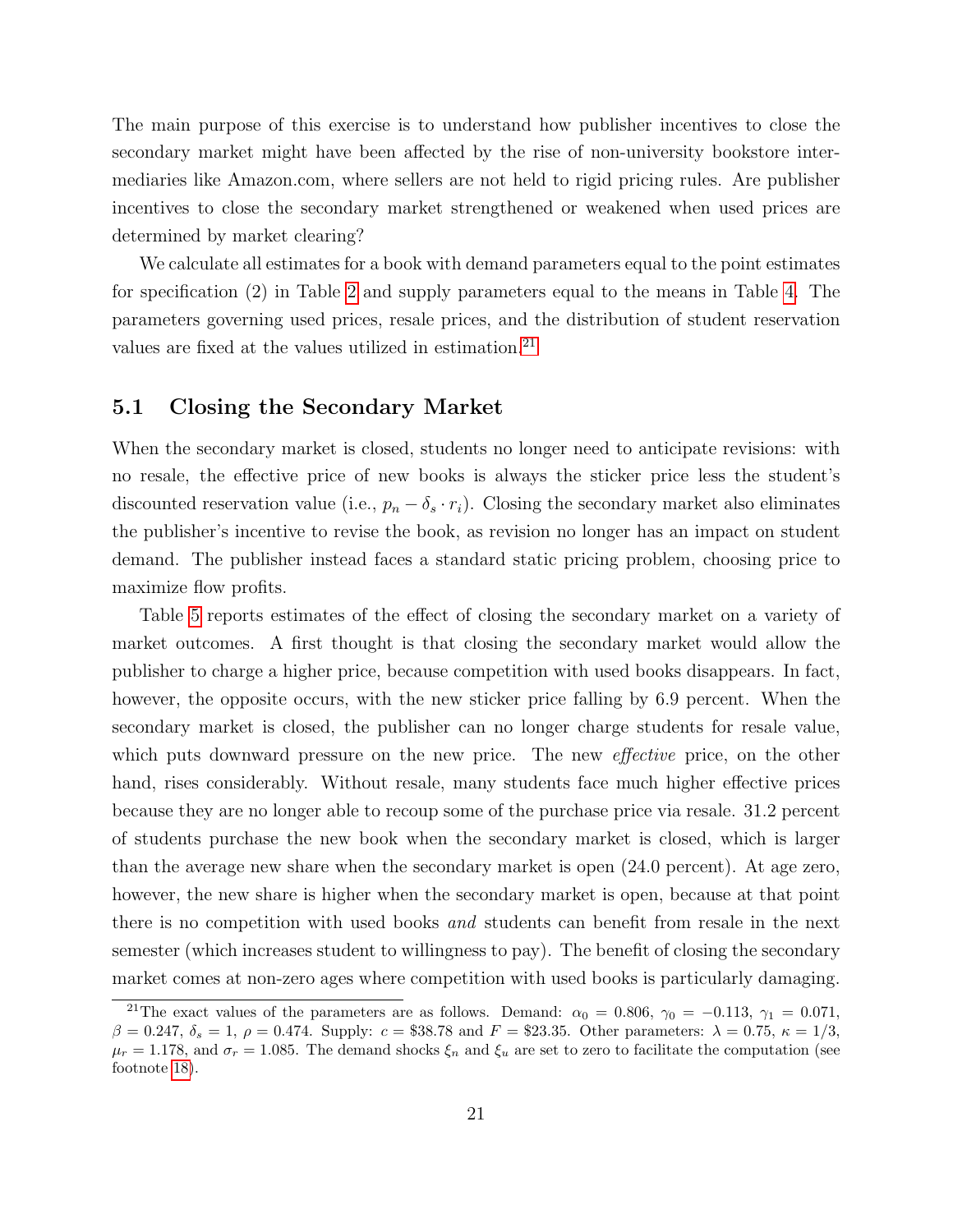<span id="page-22-0"></span>

|                          | Open<br>(Status Quo) | Closed<br>(No Resale) | Percent<br>Change |
|--------------------------|----------------------|-----------------------|-------------------|
| New Sticker Price        | \$129.03             | \$120.07              | $-6.9\%$          |
| New Effective Price      | \$46.21              | \$61.10               | 32.2%             |
| New Share                | 0.240                | 0.312                 | 29.9%             |
| $Age=0$                  | 0.395                | 0.312                 | $-21.0\%$         |
| Age>0                    | 0.209                | 0.312                 | 49.1%             |
| Used Sticker Price       | \$96.77              |                       |                   |
| Used Effective Price     | \$14.91              |                       |                   |
| Used Share               | 0.246                |                       |                   |
| Age at Revision          | 6                    |                       |                   |
| Publisher Profits        | \$17.77              | \$25.34               | 42.6\%            |
| Flow Profits             | \$21.66              | \$25.34               | 17.0%             |
| Revision Spending        | \$3.89               | \$0.00                | $-100.0\%$        |
| Student Surplus          | \$36.39              | \$28.26               | $-22.4\%$         |
| <b>Bookstore Profits</b> | \$6.61               | \$0.00                | $-100.0\%$        |
| Total Surplus            | \$60.77              | \$53.60               | $-11.8\%$         |

Table 5: Closing the Secondary Market

Notes: The estimates are calculated for a book with demand parameters equal to the point estimates for specification (2) in Table [2](#page-16-0) and supply parameters equal to the means in Table [4.](#page-20-1) The parameters governing used prices, resale prices, and the distribution of student reservation values are fixed at the values utilized in estimation. See footnote [21](#page-21-1) for the exact parameter values. All monetary values are in CPI-adjusted 2007 dollars. All statistics are averages across the distribution of student reservation values and book ages. Bookstore profits capture the markup on used books, assuming no other revenues or costs of operation. Publisher profit, student surplus, and bookstore profit estimates are per student. Total surplus is the sum of publisher profits, student surplus, and bookstore profits.

Overall, we estimate that publisher profits increase by 42.6 percent when the secondary market is closed. This result indicates that the detrimental effect from used book competition on publisher profits far exceeds any benefits that are generated by resale value. As discussed above, new sticker prices actually fall when the secondary market is closed. Rather than greater pricing power, the large increase in profits instead comes from (i) a higher quantity sold and (ii) less revision spending. The decrease in revision spending accounts for \$3.89/(\$25.34-\$17.77)=51 percent of the increase in profits, with the increase in flow profits accounting for the remaining 49 percent.

The complete absence of revision spending when the secondary market is closed is arguably a somewhat extreme case. However, even if the publisher is held to revising every six semesters – as in the status quo case – we estimate that publisher profits would be  $$25.34$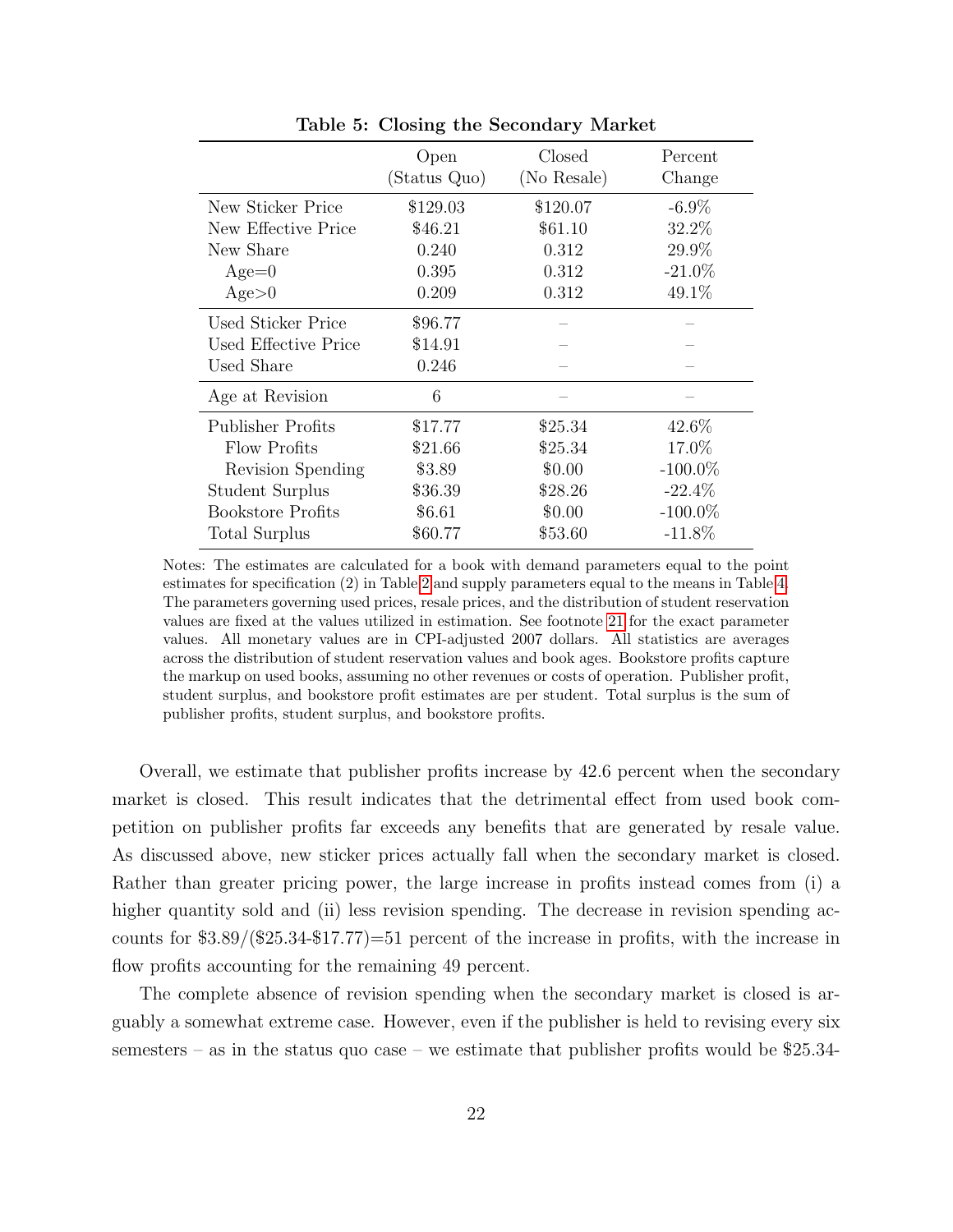\$3.89=\$21.45, which is still 20.7 percent higher than publisher profits when the secondary market is open. In short, given the estimated parameter values, the results strongly suggest that publishers would benefit from closing the secondary market.

The rise of E-Textbooks, where digital rights management technology can more readily prevent resale, is consistent with the result that publishers would profit from closing the secondary market. In addition, even if publishers cannot directly close the secondary market, they can take actions that make resale less prevalent. For instance, publishers now often rent textbooks to students, which allows publishers to make sales that do not subsequently compete with new books in future semesters. $22,23$  $22,23$  $22,23$ 

It is also worth highlighting that total surplus falls by 11.8 percent when the secondary market is closed: the increase in publisher profits from closing the secondary market is less than the combined decrease in student surplus and bookstore profits. This result echoes the intuition from value-based strategy provided at the outset of the paper. While a smoothly functioning secondary market may create value, it is also capable of impeding firm value capture to an extent that the firm would prefer the secondary market to be closed entirely.

#### Can publishers benefit from the secondary market?

While the results suggest that closing the secondary market would increase publisher profits at the estimated parameter values, for other parameter values the presence of the secondary market is beneficial to publishers. Recall the two main forces through which the secondary market affects publisher profits: competition between new and used books harms publishers, while resale value benefits publishers. By varying model parameters that capture these two forces, we can examine the subsequent quantitative impact on the profitability of closing the secondary market.

To examine the impact of competition between new and used books, we vary the nesting parameter  $\rho$ , which governs the correlation in students' idiosyncratic tastes for new and used books. For high values of this parameter, tastes are highly correlated, whereas for low values new and used books are less substitutable. To examine the impact of resale value, we introduce an additional parameter,  $r_{adj}$ , that scales the estimated student reservation values  $r_i$ . In particular, we let  $r'_i = r_{adj} \cdot r_i$  for all i and then solve the model for the adjusted

<span id="page-23-0"></span> $^{22}$ Lewin, T. (2009, August 13). Textbook Publisher to Rent to College Students. New York Times. Besides rental, customized textbooks containing additional professor-specific materials may also be more difficult for students to resell.

<span id="page-23-1"></span> $^{23}$ In section [7.2](#page-34-0) in the appendix, we examine an additional counterfactual in which we permit publishers to rent books in addition to selling them. We find that publishers benefit from having a rental option, as it allows publishers to attract students with low reservation values without decreasing the price of new books.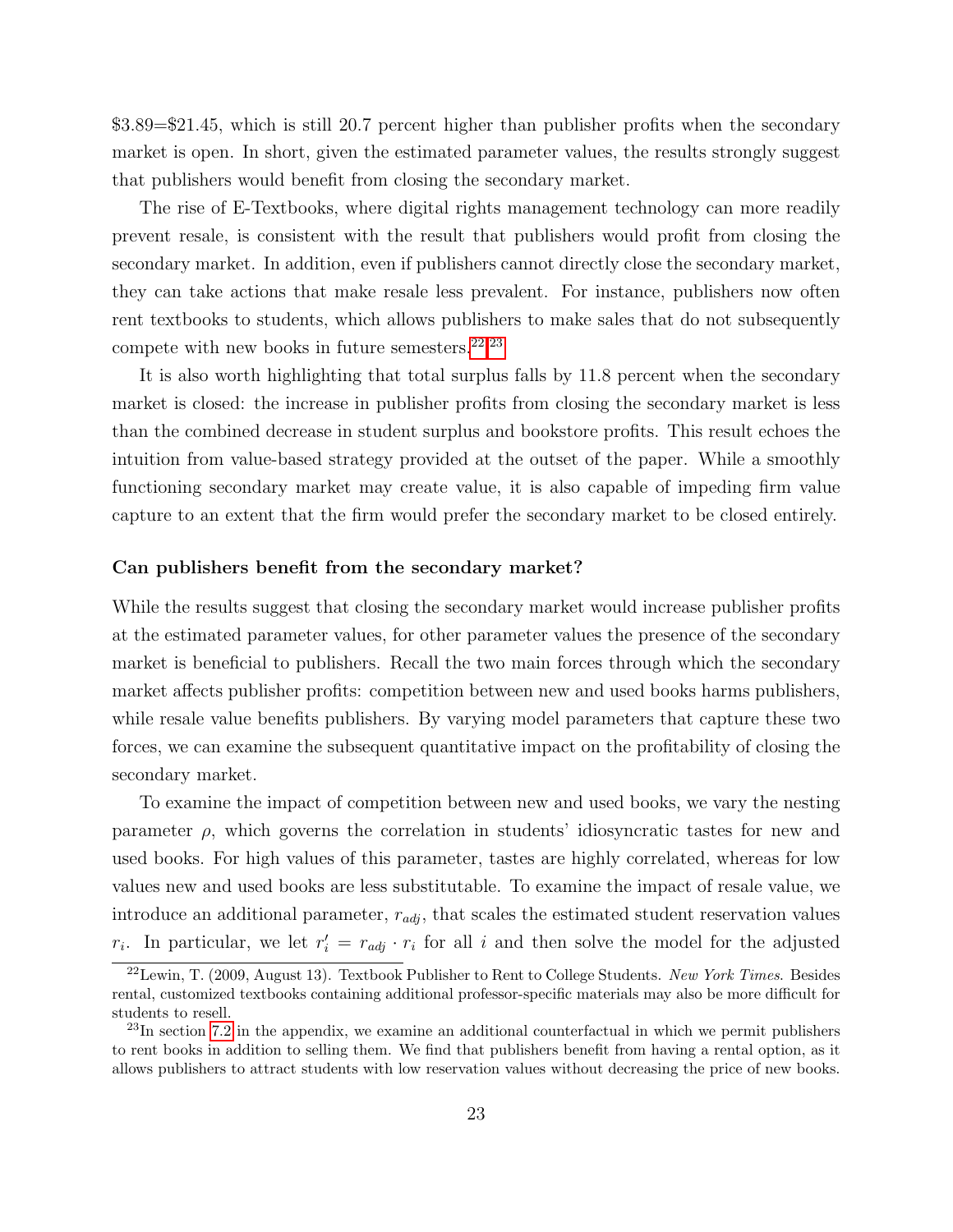<span id="page-24-0"></span>

Figure 4: The Profitability of Closing the Secondary Market by  $\rho$  and  $r_{adi}$  The figure plots the impact of closing the secondary market on publisher profits for a grid of  $\rho$  and  $r_{adj}$ . Blue indicates that closing the secondary market is profitable, with darker colors signaling greater profitability. Red indicates that closing the secondary market is unprofitable, with darker colors signaling greater losses.

reservation values  $r_i'$ . To see how this adjustment affects behavior, recall the utility that students receive in the semester following purchase when the book is not revised, as given in equation [\(4\)](#page-12-2): max  $[(1 - \kappa) \cdot p_u, r_i]$ . That is, students can either resell the book and receive  $(1 - \kappa) \cdot p_u$  or keep it and receive  $r_i$ . Closing the secondary market eliminates the first argument of the max, and the impact of that change on student willingness to pay depends on how large the alternative  $r_i$  is. The smaller  $r_{adj}$  is, the less students value continued use of the book, and hence the more important the secondary market is in supporting student willingness to pay.

Figure [4](#page-24-0) plots the change in publisher profits from closing the secondary market for different combinations of  $\rho$  and  $r_{adj}$ . These changes range from -45 percent in the lower left corner to +53 percent in the upper right corner. Publishers are more likely to be harmed by closing the secondary market when new and used books are less substitutable (i.e., lower values of  $\rho$ ) and when resale value is a greater determinant of student willingness to pay (i.e., lower values of  $r_{adj}$ ).

The large range of possible effects reported in Figure [4](#page-24-0) suggests that firm interactions with the secondary market can have a major impact on profitability. One clear lesson is that the segmentation of new and used buyers is highly beneficial. If new and used goods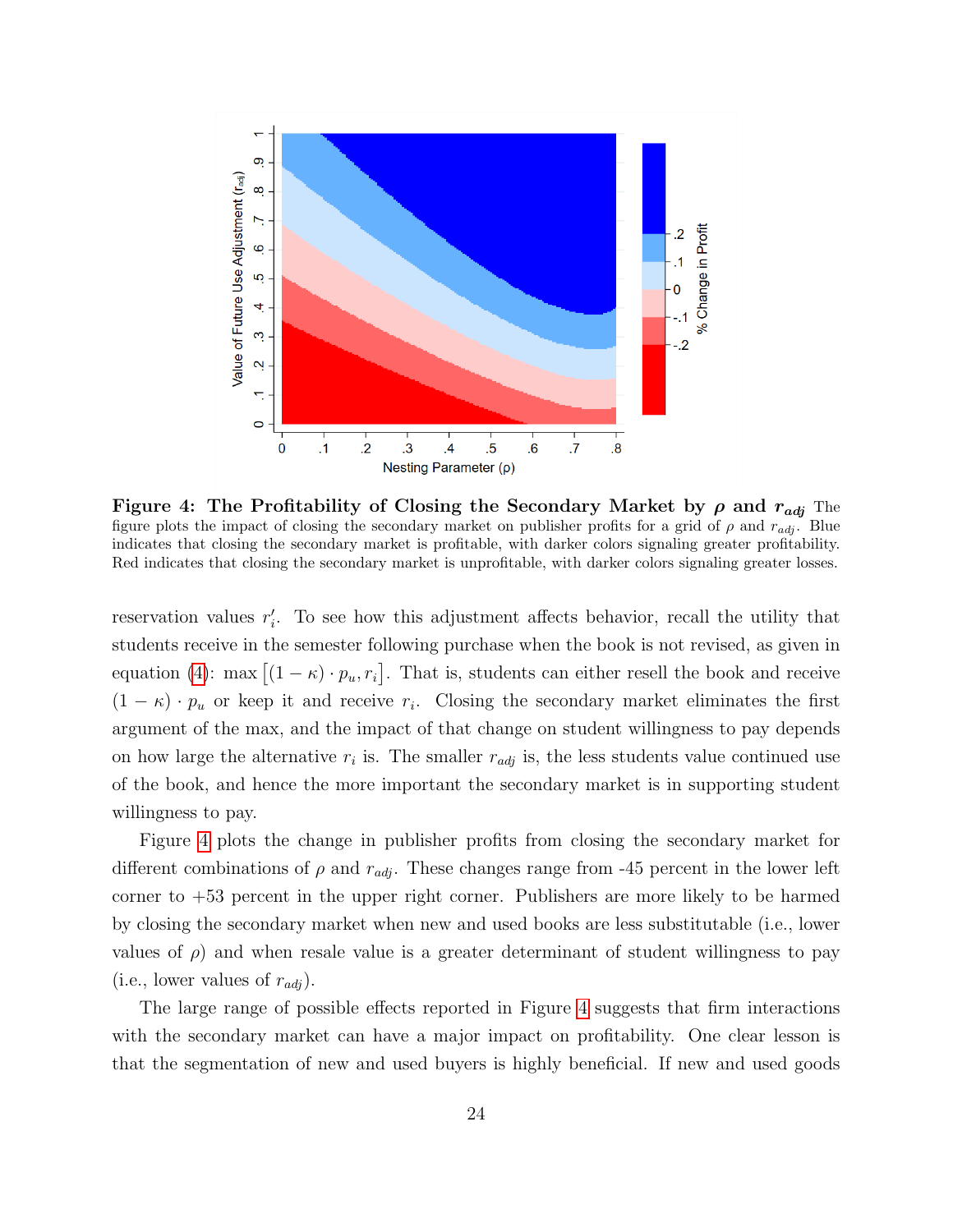are not viewed as substitutable for a substantial fraction of buyers, the firm may choose to aid the smooth operation of the secondary market, as the firm can charge buyers for resale value without inducing substitution away from new goods. If new and used goods are highly substitutable, on the other hand, a smoothly functioning secondary market may prompt would-be new buyers to purchase used goods, thereby damaging profitability. While the segmentation of new and used buyers may in part be determined by exogenous consumer preferences, it is also a function of firm actions. For example, Acura offers buyers of its NSX supercar an "insider experience" with private factory tours and guided time on a race track.<sup>[24](#page-25-1)</sup> A new NSX with this service is presumably less substitutable with a used NSX than a new NSX without the service. Online access codes with new textbook purchases that provide students with additional materials can be interpreted similarly.[25](#page-25-2)

#### <span id="page-25-0"></span>5.2 Market Clearing Used Prices

Given the observed patterns in the data, we have good reason to suspect that used prices for the period of our data were determined mechanically as roughly 75 percent of new prices. The market frictions that led to this price setting mechanism were clearly substantially lessened by the growth of online intermediaries like Amazon.com. With Amazon and firms like it, used prices are perhaps better modeled as being determined by market clearing: i.e., the used price that prevails is the price that equates the demand and supply of used books. In this section, we convert the mechanism determining used prices to be market clearing and then examine the subsequent predictions of the model. The discussion below is relatively informal: section [7.3](#page-35-0) in the appendix provides a detailed explanation of how we compute market clearing used prices.

When used prices are determined by market clearing, students need to form expectations about future used prices (in addition to anticipating revisions). To find market clearing used prices, we search for used prices that satisfy rational expectations: i.e., used price expectations that generate demand such that subsequent market clearing used prices are equal to those expectations. Intuitively, more students will buy new and used books if they expect high used prices next semester, but that greater demand (which becomes supply next semester) will potentially push used prices next semester lower than what students expected. When solving the model, we impose that these asymmetries do not occur: in equilibrium,

<span id="page-25-1"></span><sup>24</sup>Capparella, J. (2017, February 21). Acura NSX Buyers Can Get "Insider Experience" at Central Ohio Factory and Test Track. Car and Driver.

<span id="page-25-2"></span> $^{25}$ Carrns, A. (2016, September 23). A New Cost at College: Digital Access Codes. New York Times. The article reports that one-third of courses include access codes among the required course materials.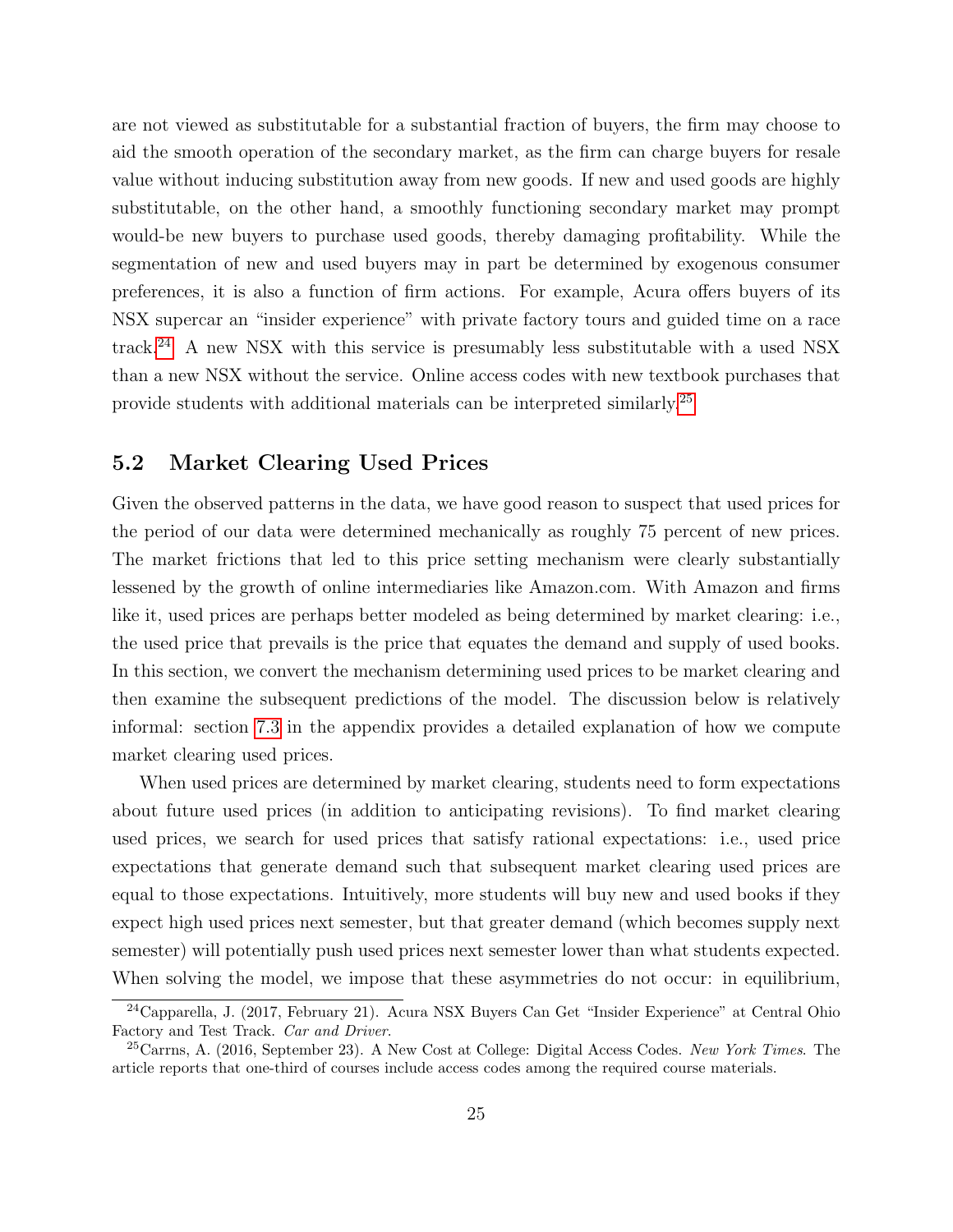the used prices that students anticipate when making purchase decisions are equal to the used prices that prevail in the following semester.

Another wrinkle in implementing market clearing used prices is the possible deterioration of student reservation values  $(r_i)$  over time. For instance, a student may have a reservation value of \$50 one semester after taking the class but a much smaller reservation value two semesters after taking the class, which will affect the available supply of used books and hence the market clearing used price. Absent data to facilitate more detailed modeling of  $r_i$ beyond the semester immediately following purchase, we assume that a constant proportion  $\eta$  of the remaining potential supply of used books becomes available for sale, irrespective of the prevailing used price. At the extremes,  $\eta = 0$  corresponds to students making a onceand-for-all decision whether to resell in the semester immediately following purchase, while  $\eta = 1$  corresponds to all value from future textbook use being generated in the semester immediately following purchase, after which all students who did not initially resell become willing to resell. In short, higher values of  $\eta$  correspond to a faster supply of used books to the secondary market. See section [7.3](#page-35-0) in the appendix for additional explanation.

A final note is that we hold  $\kappa$  and  $\gamma_1$  at the values reported in Table [2.](#page-16-0)  $\kappa$  captures the bookstore's markup on used books and  $\gamma_1$  can be interpreted as reflecting the availability of used books. The rise of firms like Amazon arguably impacts these parameters, but we hold them constant to isolate the impact of changing the mechanism determining used prices.

#### Results

To begin, we examine the impact of market clearing on used prices. To isolate the effect of the market clearing mechanism, we start by holding publisher pricing and revising decisions at the status quo values reported in Table [5](#page-27-0) ( $p_n = $129.03, T = 6$ ). Figure 5 reports the estimated ratio of the average market clearing used price to the new price as a function of  $\eta$ . As expected, used prices fall as used books are more quickly supplied to the secondary market (i.e., as  $\eta$  increases). The results suggest that used prices lower than 75 percent of the new price are needed to clear the market. This result is consistent with data from Amazon, where used textbooks typically sell for below 75 percent of the new price [\(Chevalier](#page-31-1) [and Goolsbee](#page-31-1) [\(2009\)](#page-31-1)). The result is also consistent with the data from [Spence](#page-32-3) [\(2015\)](#page-32-3), where online used prices are, on average, 58 percent of new prices.

How do these lower used prices affect publisher profits? Lower used prices damage publisher profitability in two immediate ways. First, lower used prices make used books a more attractive substitute for new books. Second, lower used prices reduce student willingness to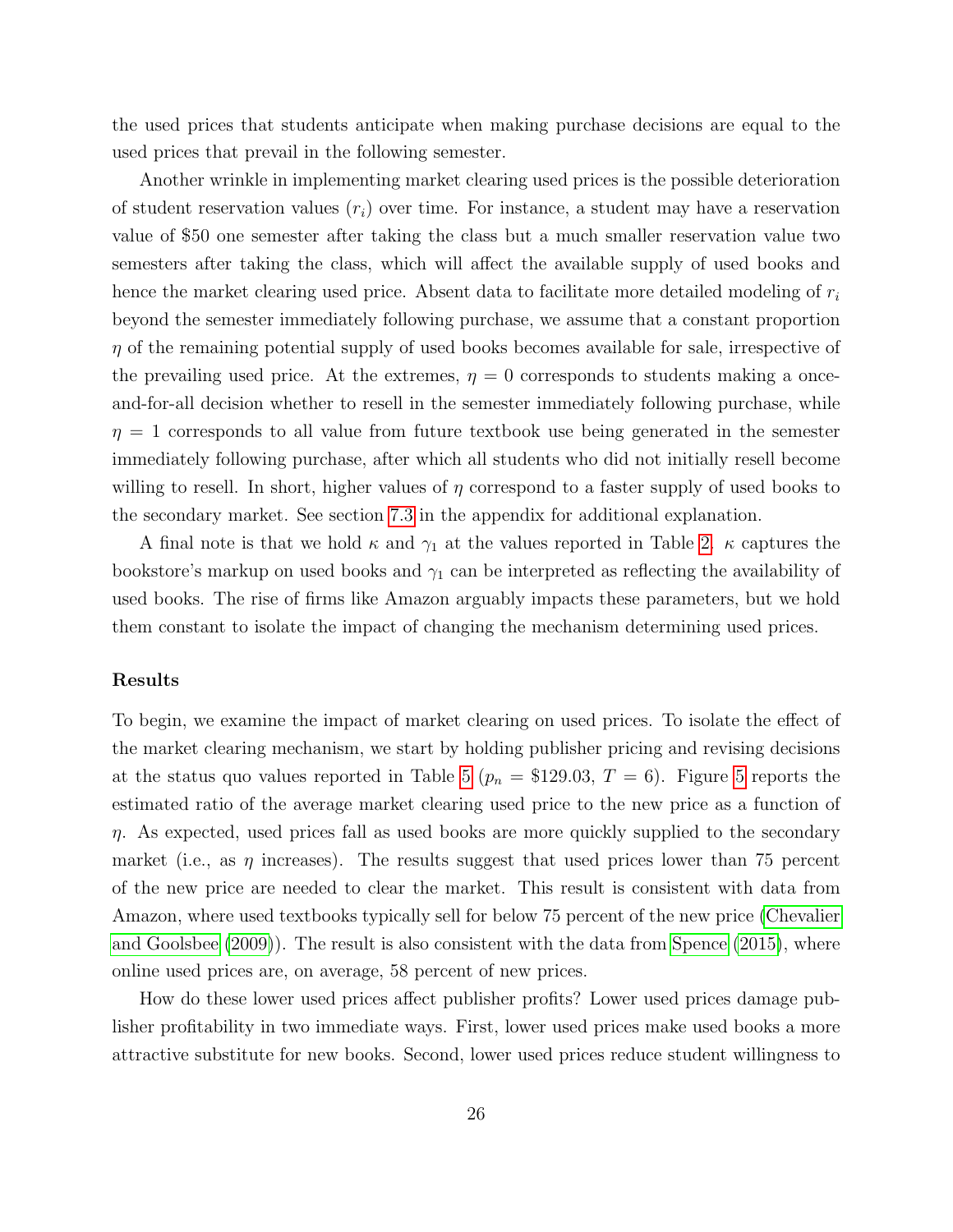<span id="page-27-0"></span>

Figure 5: Market Clearing and Used Prices

pay for new books (by decreasing resale value).<sup>[26](#page-27-1)</sup> Figure [6](#page-28-0) confirms that the shift to market clearing used prices is damaging to publisher profits. In the figure, we report publisher profits (as a function of  $\eta$ ) allowing the publisher to respond to market clearing used prices by adjusting the new price, revision timing, neither, or both. In every case, publisher profits fall below the status quo profits reported in Table [5](#page-22-0) (\$17.77 per student). Textbook publishers are widely thought to be under major financial pressure due to the growth of firms like Amazon, which is consistent with this result.<sup>[27](#page-27-2)</sup> The result also suggests that the rise of firms like Amazon likely strengthened publisher incentives to close the secondary market.

Another striking aspect of Figure [6](#page-28-0) is the impact of changes in revision timing compared to changes in the new price. Adjusting prices makes only an incremental difference in publisher profits, whereas adjusting revision timing is much more consequential. This result suggests that ignoring versioning decisions in durable goods markets or treating them as exogenous may fail to capture fundamental strategic considerations. The way in which publishers in the model respond to market clearing used prices is also interesting. As  $\eta$ goes to one (i.e., as used books are more quickly supplied to the secondary market), the optimal revision cycle shortens to three semesters. When used prices are determined by

<span id="page-27-1"></span> $^{26}$ Lower used prices also decrease the resale value of used books, but with the strong countervailing force that used books are cheaper upfront.

<span id="page-27-2"></span><sup>27</sup>See footnote [7](#page-3-0) for references.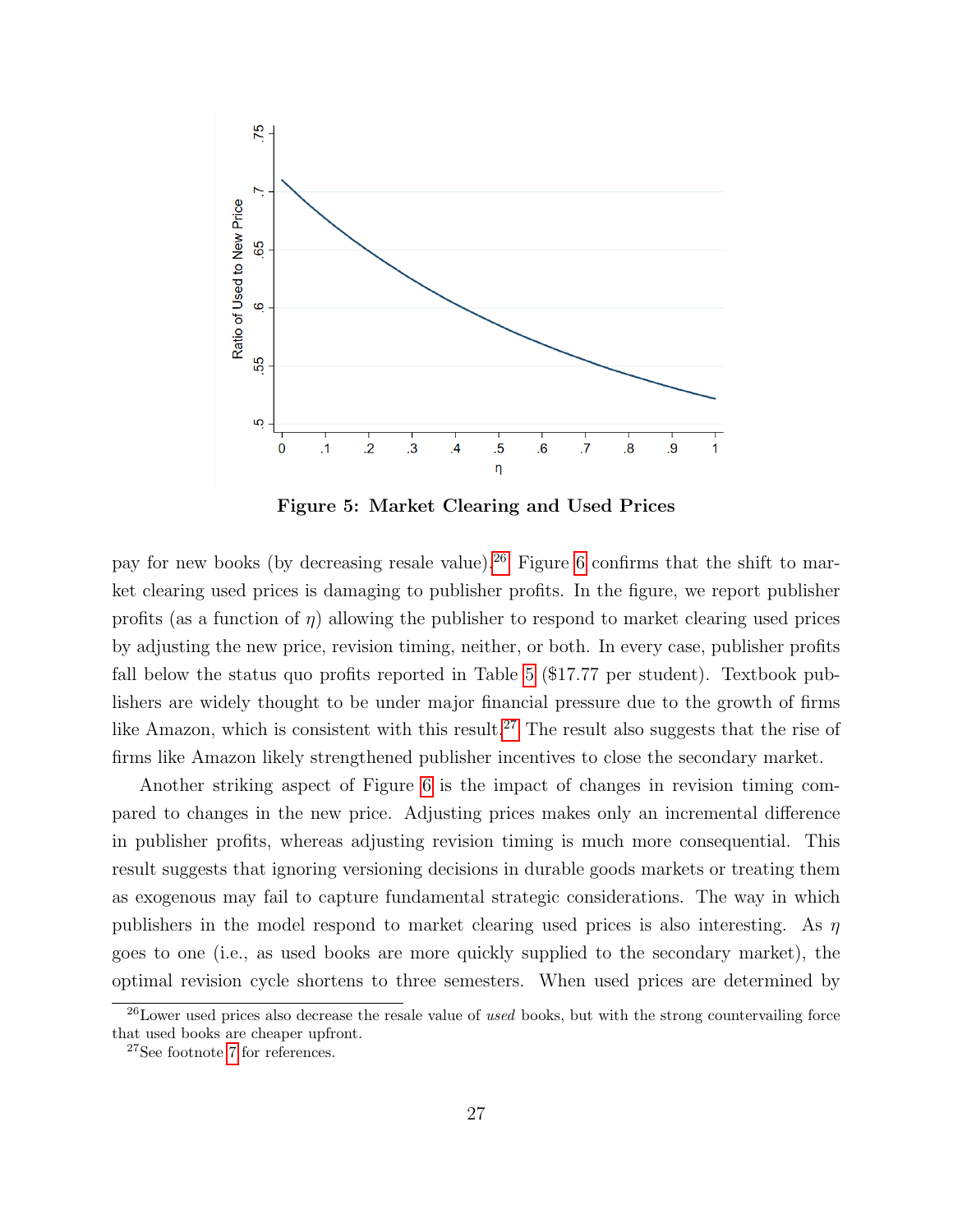<span id="page-28-0"></span>

Figure 6: Market Clearing and Publisher Profits "Adjust neither" corresponds to the case where the new price and revision timing are held at their status quo values reported in Table [5](#page-22-0) ( $p_n = $129.03$ ,  $T = 6$ ). "Adjust T only" allows the publisher to optimally change the revision timing (holding price constant). "Adjust  $p_n$  only" allows the publisher to optimally change the new price (holding revision timing constant). "Adjust  $p_n$  and T" allows the publisher to optimally respond to market clearing used prices by adjusting both the new price and revision timing.

market clearing, new shares fall more precipitously in book age, leading to shorter optimal revision cycles. This result is consistent with observations by market participants. In-sample textbook author Robert Frank notes that "It used to be your new edition would come out. Then, the next year, it would sell half as many copies as the first year and then half again on the third year. Now it's you sell copies – if you sell any at all in the first year – and it's done."[28](#page-28-1)

In addition, while the shift to market clearing lowers used prices (Figure [5\)](#page-27-0), the publisher interestingly responds to the stronger price competition by *increasing* the price of new books. Averaging over  $\eta$ , the average new price when the publisher can adjust both  $p_n$  and T is \$137.67. When only adjusting  $p_n$  (holding T fixed), the average new price is \$144.62. Both estimates exceed the \$129.03 status quo new price from Table [5.](#page-22-0) Intuitively, when prices of used books are determined by market clearing, current semester sales of new books carry a cost in future semesters: the more new books are sold now, the lower used prices will be in the future, which harms future publisher profits. The publisher may optimally respond by

<span id="page-28-1"></span> $^{28}$ NPR, *Planet Money*, Episode 573: Why Textbook Prices Keep Climbing, 2016.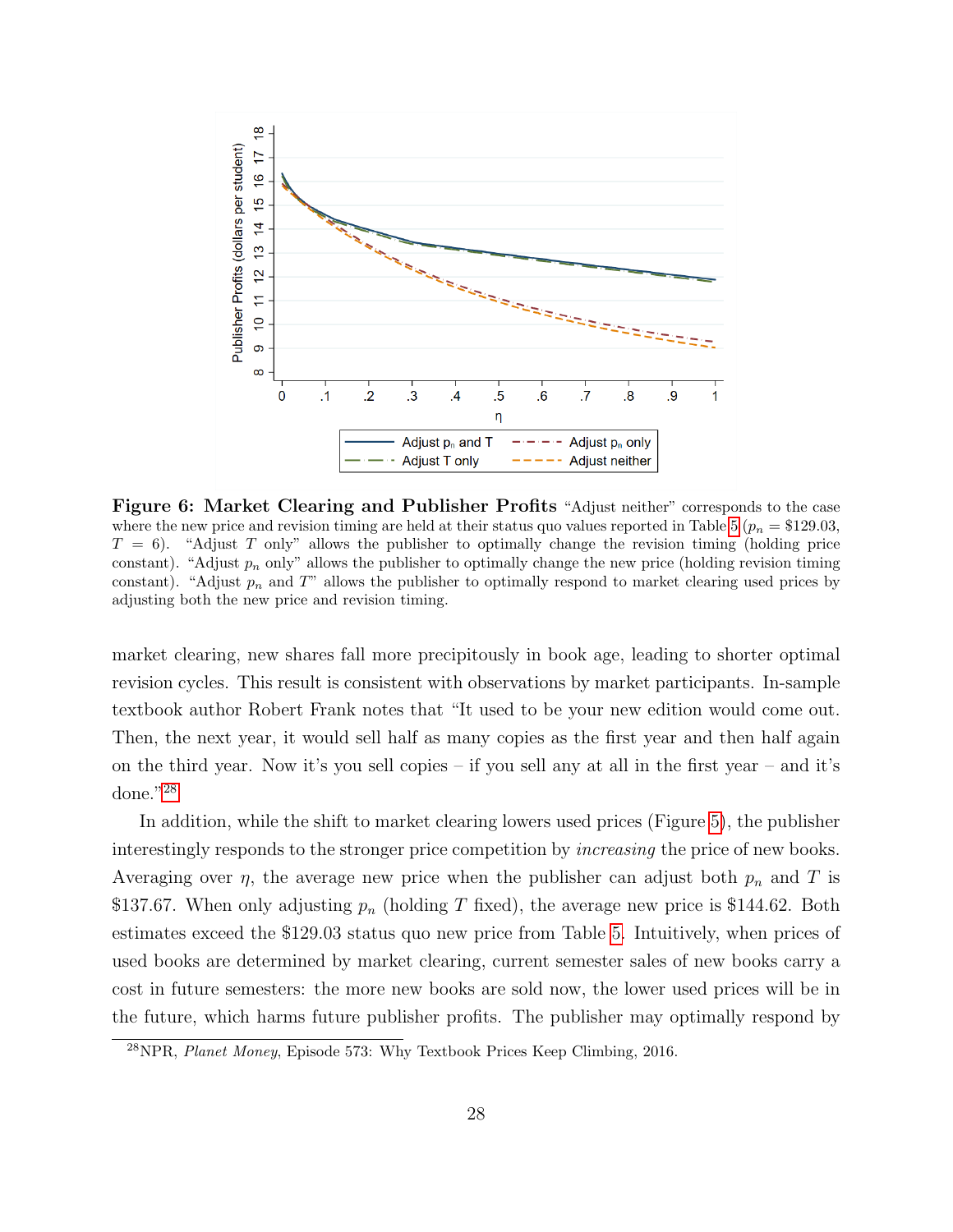raising the price of new books, where intuitively the rationale is to hold down the supply of used books. The model prediction that stronger competition from the used market can generate higher new prices is consistent with recent industry trends. The component of the CPI that tracks new college textbooks was the sixth-fastest growing component from January 2008 to January 2015 out of more than 350 different components.<sup>[29](#page-29-1)</sup>

# <span id="page-29-0"></span>6 Conclusion

The effect of secondary markets on firm profits is ambiguous. Secondary markets benefit firms by facilitating resale, thus increasing buyer willingness to pay, but harm firms by creating competition between new and used goods. We examine these issues in the context of college textbooks, where students may be willing to pay more for textbooks that they can easily resell, but used books compete with new books for sales. Determining whether the secondary market helps or harms publishers on balance requires quantifying the extent to which publishers can charge for resale value as well as the extent to which used books steal share from new books.

To do so, we develop and estimate a structural model of student and publisher behavior. At the estimated parameter values, the model suggests that closing the secondary market would substantially increase publisher profits. While closing the secondary market puts downward pressure on prices, new book sales increase and publishers spend less on revisions. In an additional counterfactual analysis, we find that publishers would benefit from the secondary market if (i) new and used books were less substitutable and (ii) resale value was more important to students. We also examine the impact of changing the mechanism determining used prices to be market clearing, as opposed to the rigid used book pricing mechanism that prevailed during the period of our data. Consistent with rising financial pressure on textbook publishers concurrent with Amazon.com's growth, the results suggest that publisher incentives to close the secondary market are strengthened once used prices are determined by market clearing.

These results have several implications for future market developments. First, publishers may be expected to take actions to limit the supply of used books, such as developing E-Textbooks for which digital rights management technology can effectively prevent resale. Second, besides interfering with the operation of the secondary market, publishers may instead take actions that reduce the substitutability of new and used books. For instance,

<span id="page-29-1"></span><sup>29</sup>Bureau of Labor Statistics, Consumer Price Index reports, 2008-2015.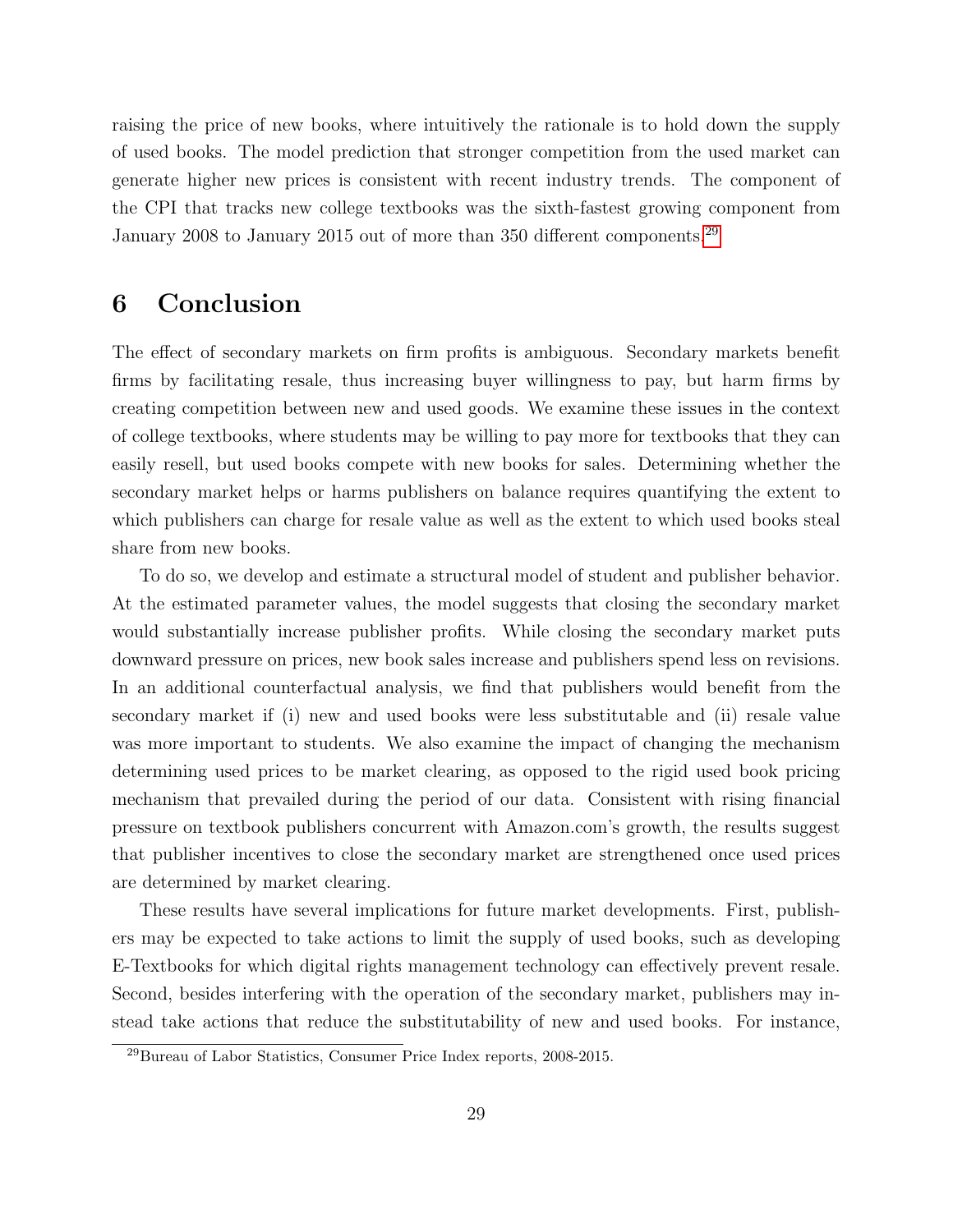creating additional online materials that are only accessible with a new book purchase may reduce the substitutability of new and used books while still retaining a great deal of resale value. Third, while digital rights management technology may make disallowing resale possible, it may also make other restraints that stop short of fully banning resale possible. For example, Amazon received a patent in 2013 for a technology facilitating the resale of digital goods. The technology includes tools for sellers to control resale such as a maximum number of transfers, resale price minimums, and transfer fees.[30](#page-30-8) Resale price minimums, for instance, may look very similar to the rigid pricing rules of university bookstores examined here. In our view, the strategic implications of such restraints in an increasingly digital world, e.g. in which goods do not physically depreciate, is an interesting topic for future research.

# References

- <span id="page-30-4"></span>Anderson, S. and V. Ginsburgh (1994). Price discrimination via second-hand markets.  $Eu$ ropean Economic Review 38 (1), 23–44.
- <span id="page-30-5"></span>Bennett, V. M., R. Seamans, and F. Zhu (2015). Cannibalization and option value effects of secondary markets: Evidence from the US concert industry. Strategic Management Journal  $36(11)$ , 1599–1614.
- <span id="page-30-7"></span>Berry, S., J. Levinsohn, and A. Pakes (1995). Automobile prices in market equilibrium. Econometrica 63 (4), 841–890.
- <span id="page-30-0"></span>Brandenburger, A. M. and H. W. Stuart (1996). Value-based business strategy. *Journal of* Economics & Management Strategy  $5(1)$ , 5-24.
- <span id="page-30-2"></span>Bulow, J. (1982). Durable-goods monopolists. *Journal of Political Economy 90(2)*, 314–332.
- <span id="page-30-3"></span>Bulow, J. (1986). An economic theory of planned obsolescence. *Quarterly Journal of Eco*nomics  $101(4)$ , 729–749.
- <span id="page-30-1"></span>Chatain, O. (2011). Value creation, competition, and performance in buyer-supplier relationships. Strategic Management Journal 32 (1), 76–102.
- <span id="page-30-6"></span>Chen, J., S. Esteban, and M. Shum (2013). When do secondary markets harm firms? American Economic Review 103 (7), 2911–2934.

<span id="page-30-8"></span><sup>&</sup>lt;sup>30</sup>Streitfeld, D. (2013, March 7). Imagining a Swap Meet for E-Books and Music. New York Times.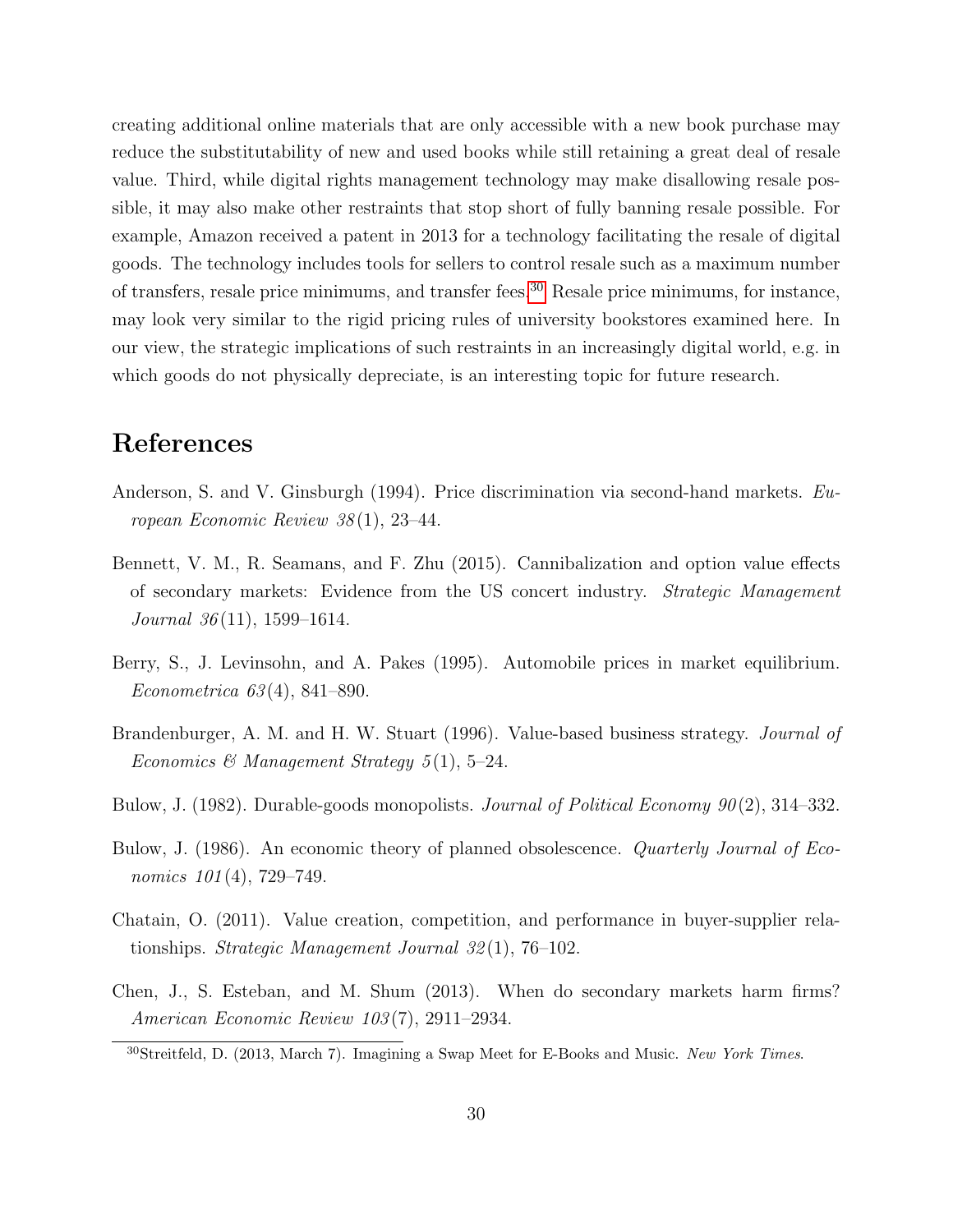- <span id="page-31-1"></span>Chevalier, J. and A. Goolsbee (2009). Are durable goods consumers forward-looking? Evidence from college textbooks. Quarterly Journal of Economics 124 (4), 1853–1884.
- <span id="page-31-6"></span>Cui, Y., I. Duenyas, and O. Sahin (2014). Should event organizers prevent resale of tickets? Management Science  $60(9)$ , 2160-2179.
- <span id="page-31-9"></span>Grennan, M. (2014). Bargaining ability and competitive advantage: Empirical evidence from medical devices. Management Science  $60(12)$ , 3011–3025.
- <span id="page-31-2"></span>Hendel, I. and A. Lizzeri (1999). Interfering with secondary markets. RAND Journal of *Economics* 30(1), 1-21.
- <span id="page-31-10"></span>Iizuka, T. (2007). An empirical analysis of planned obsolescence. Journal of Economics  $\mathscr B$ Management Strategy  $16(1)$ , 191–226.
- <span id="page-31-7"></span>Lazarev, J. (2013). The welfare effects of intertemporal price discrimination: An empirical analysis of airline pricing in US monopoly markets. Working paper .
- <span id="page-31-8"></span>Leslie, P. and A. Sorensen (2014). Resale and rent-seeking: An application to ticket markets. Review of Economic Studies 81 (1), 266–300.
- <span id="page-31-0"></span>MacDonald, G. and M. D. Ryall (2004). How do value creation and competition determine whether a firm appropriates value? *Management Science*  $50(10)$ , 1319–1333.
- <span id="page-31-3"></span>Miller, L. (1974). On killing off the market for used textbooks and the relationship between markets for new and secondhand goods. Journal of Political Economy 82(3), 612–619.
- <span id="page-31-12"></span>Nevo, A. (2000a). Mergers with differentiated products: The case of the ready-to-eat cereal industry. RAND Journal of Economics 31 (3), 395–421.
- <span id="page-31-11"></span>Nevo, A. (2000b). A practitioner's guide to estimation of random-coefficients logit models of demand. Journal of Economics & Management Strategy  $9(4)$ , 513–548.
- <span id="page-31-13"></span>Nevo, A. (2001). Measuring market power in the ready-to-eat cereal industry. *Economet*rica  $69(2)$ , 307-342.
- <span id="page-31-5"></span>Oraiopoulos, N., M. E. Ferguson, and L. B. Toktay (2012). Relicensing as a secondary market strategy. Management Science 58 (5), 1022–1037.
- <span id="page-31-4"></span>Rust, J. (1986). When is it optimal to kill off the market for used durable goods? Econometrica  $54(1)$ , 65–86.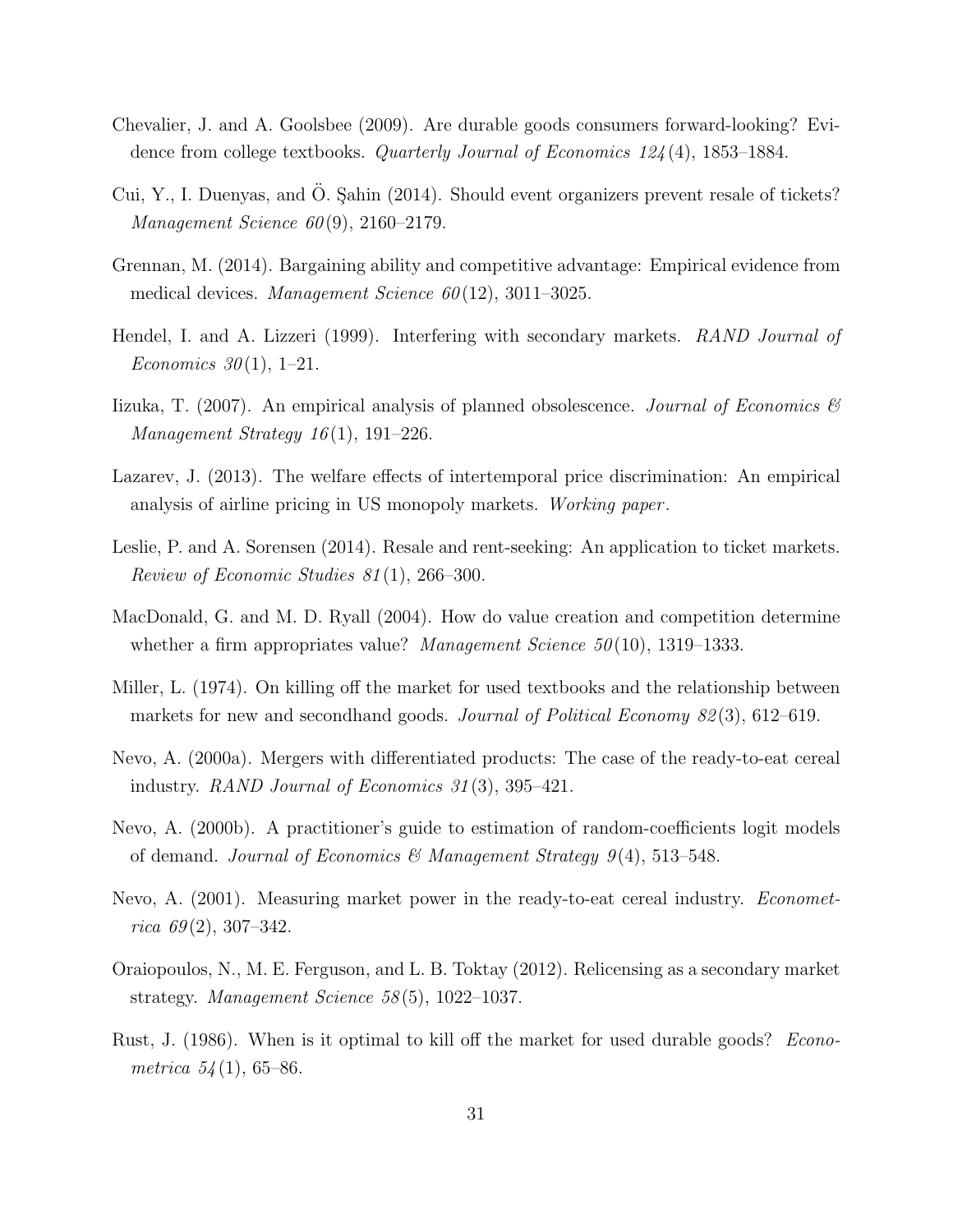- <span id="page-32-2"></span>Shiller, B. R. (2013). Digital distribution and the prohibition of resale markets for information goods. Quantitative Marketing and Economics 11 (4), 403–435.
- <span id="page-32-3"></span>Spence, F. (2015). Consumer experience and the value of search in the online textbook market. Working paper .
- <span id="page-32-0"></span>Swan, P. L. (1970). Durability of consumption goods. American Economic Review  $60(5)$ , 884–894.
- <span id="page-32-1"></span>Waldman, M. (1993). A new perspective on planned obsolescence. *Quarterly Journal of* Economics 108 (1), 273–283.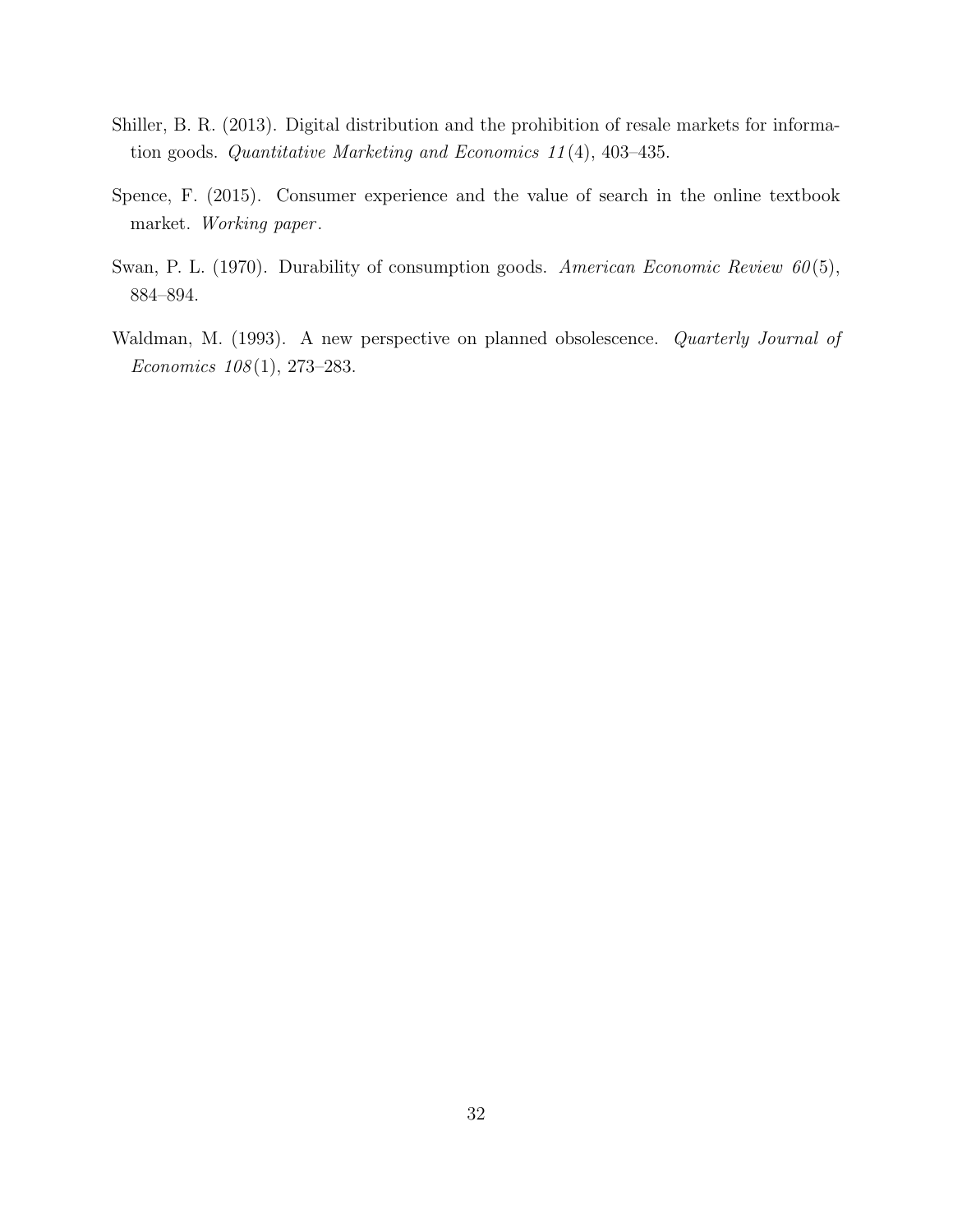# 7 Appendix

### <span id="page-33-0"></span>7.1 Books in the Final Sample

| Count          | Author       | Title                                       | Count | Author        | Title                                               |
|----------------|--------------|---------------------------------------------|-------|---------------|-----------------------------------------------------|
| 1              | Arnold       | Economics                                   | 28    | Mankiw        | Principles of Macroeconomics                        |
| $\overline{2}$ | Arnold       | Microeconomics                              | 29    | Mankiw        | Principles of Microeconomics                        |
| 3              | Bade         | Foundations of Economics                    | 30    | Mansfield     | Economics USA                                       |
| 4              | Bade         | Foundations of Macroeconomics               | 31    | McConnell     | Macroeconomics                                      |
| 5              | Bade         | Foundations of Microeconomics               | 32    | McConnell     | Microeconomics                                      |
| 6              | Baumol       | Economics: Principles and Policy            | 33    | McEachern     | Macroeconomics: A Contemporary Introduction         |
| 7              | Baumol       | Macroeconomics: Principles and Policy       | 34    | McEachern     | Microeconomics: A Contemporary Introduction         |
| 8              | Baumol       | Microeconomics: Principles and Policy       | 35    | Miller        | Economics Today                                     |
| 9              | <b>Boyes</b> | Economics                                   | 36    | Miller        | Economics Today: The Macro View                     |
| 10             | Carbaugh     | Contemporary Economics                      | 37    | Miller        | Economics Today: The Micro View                     |
| 11             | Case         | Principles of Economics                     | 38    | O'Sullivan    | Economics: Principles, Applications, and Tools      |
| 12             | Case         | Principles of Macroeconomics                | 39    | $O'S$ ullivan | Macroeconomics: Principles, Applications, and Tools |
| 13             | Case         | Principles of Microeconomics                | 40    | O'Sullivan    | Microeconomics: Principles, Applications, and Tools |
| 14             | Colander     | Economics                                   | 41    | Parkin        | Economics                                           |
| 15             | Colander     | Macroeconomics                              | 42    | Samuelson     | Economics                                           |
| 16             | Colander     | Microeconomics                              | 43    | Samuelson     | Macroeconomics                                      |
| 17             | Frank        | Principles of Economics                     | 44    | Samuelson     | Microeconomics                                      |
| 18             | Frank        | Principles of Macroeconomics                | 45    | Schiller      | The Economy Today                                   |
| 19             | Gottheil     | Principles of Economics                     | 46    | Schiller      | The Macro Economy Today                             |
| 20             | Gottheil     | Principles of Macroeconomics                | 47    | Schiller      | The Micro Economy Today                             |
| 21             | Gottheil     | Principles of Microeconomics                | 48    | Sexton        | <b>Exploring Microeconomics</b>                     |
| 22             | Gwartney     | Macroeconomics: Private and Public Choice   | 49    | Stiglitz      | Principles of Macroeconomics                        |
| 23             | Gwartney     | Microeconomics: Private and Public Choice   | 50    | Stiglitz      | Principles of Microeconomics                        |
| 24             | Hall         | Economics: Principles and Applications      | 51    | Taylor        | Economics                                           |
| 25             | Hall         | Macroeconomics: Principles and Applications | 52    | Tucker        | Macroeconomics for Today                            |
| 26             | Hall         | Microeconomics: Principles and Applications | 53    | Tucker        | Microeconomics for Today                            |
| 27             | Mankiw       | Brief Principles of Macroeconomics          |       |               |                                                     |

Notes: For books with multiple authors, only a single author is listed in the table.

We utilize the following restrictions to identify this sample. The goal of the restrictions is to trim the data to a sample of books to which the structural model arguably applies and for which there is sufficient data to precisely measure outcomes like student purchase shares.

- 1. Require books to be assigned for introductory courses for the majority of estimated enrollment
- 2. Require books to have at least 10 semesters of data without gaps (data availability is spotty even for some high-selling books)
- 3. Require books to have at least 500 enrolled students in each semester
- 4. Require books to have an average new sticker price of at least \$100 (to exclude study guides)
- 5. Require books to have data for at least two editions (i.e., so we observe at least one revision)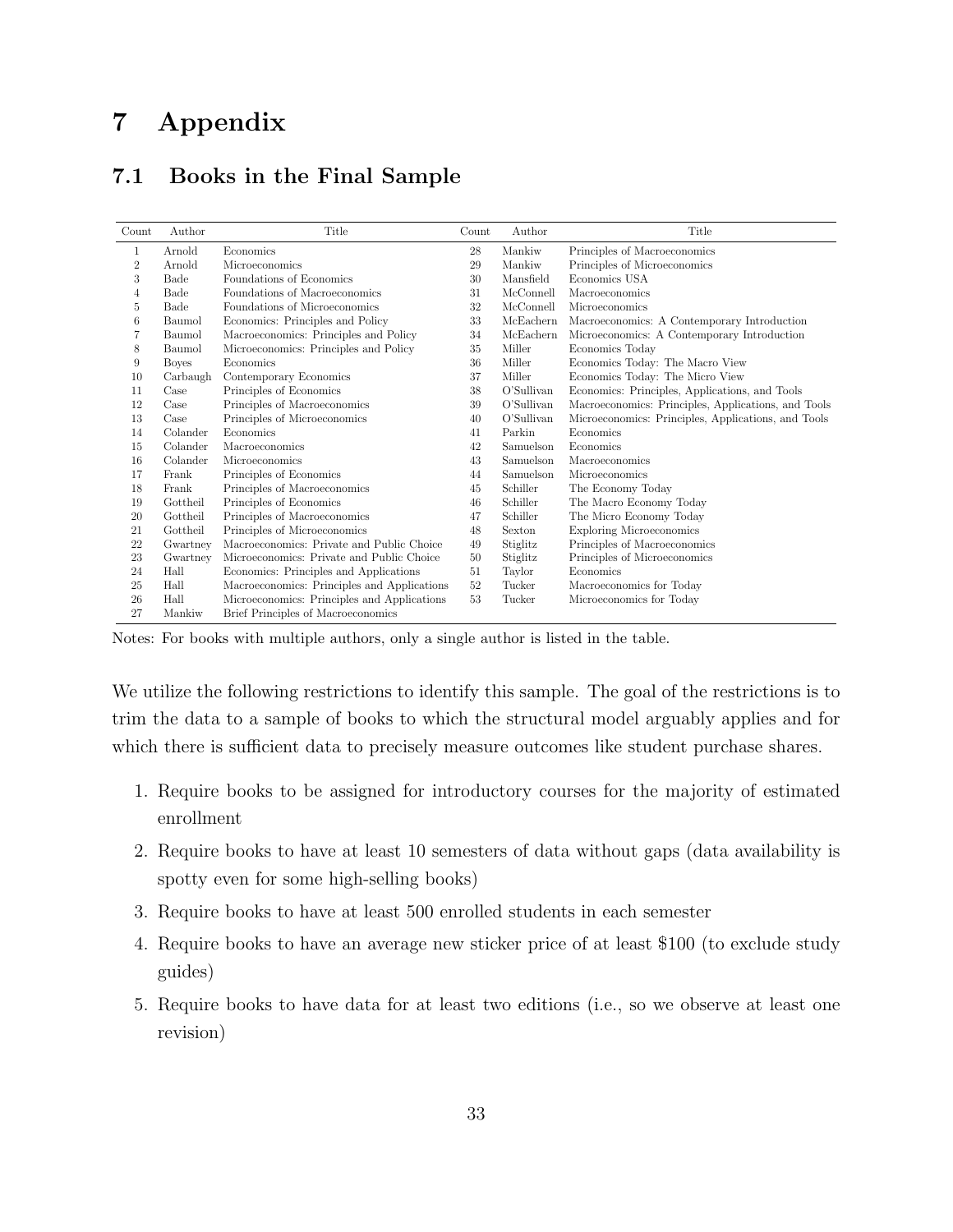### <span id="page-34-0"></span>7.2 Rental

We have also simulated outcomes adding a rental option for publishers. When rental is permitted, publishers also choose a rental price in addition to a selling price. We assume that marginal costs for rentals are 1/6th of marginal costs for sales (e.g., the same copy of a book can be rented six times before it needs to be replaced). We assume that the quality of rentals is the same as new books, but with zero value beyond the semester of use (i.e.,  $v_i = 0$ ). The results from this counterfactual are reported in Table [6](#page-34-1) below. The first two columns of the table are copied from Table [5](#page-22-0) for comparison. Publisher profits increase substantially when adding the rental option. With rental, publishers can more easily target students who have low reservation values. For instance, when the secondary market is open, the rental share is estimated to be largest at age five when the book will be revised the next semester. Adding rental does not appear to meaningfully affect publisher incentives to close the secondary market: in fact, the results indicate that publishers would prefer a closed secondary market without rental to an open secondary market with rental.

<span id="page-34-1"></span>

|                          | Open         | Closed      | Open $w/$ | Closed $w/$ |
|--------------------------|--------------|-------------|-----------|-------------|
|                          | (Status Quo) | (No Resale) | Rental    | Rental      |
| New Sticker Price        | \$129.03     | \$120.07    | \$137.87  | \$130.60    |
| New Effective Price      | \$46.21      | \$61.10     | \$52.29   | \$71.63     |
| New Share                | 0.240        | 0.312       | 0.172     | 0.202       |
| $Age=0$                  | 0.395        | 0.312       | 0.270     | 0.202       |
| Age>0                    | 0.209        | 0.312       | 0.152     | 0.202       |
| Rental Price             |              |             | \$66.45   | \$74.77     |
| Rental Share             |              |             | 0.143     | 0.179       |
| Used Sticker Price       | \$96.77      |             | \$103.40  |             |
| Used Effective Price     | \$14.91      |             | \$18.89   |             |
| Used Share               | 0.246        |             | 0.197     |             |
| Age at Revision          | 6            |             | 6         |             |
| <b>Publisher Profits</b> | \$17.77      | \$25.34     | \$21.69   | \$30.71     |
| Flow Profits             | \$21.66      | \$25.34     | \$25.58   | \$30.71     |
| Revision Spending        | \$3.89       | \$0.00      | \$3.89    | \$0.00      |
| Student Surplus          | \$36.39      | \$28.26     | \$37.80   | \$30.79     |
| <b>Bookstore Profits</b> | \$6.61       | \$0.00      | \$5.67    | \$0.00      |
| Total Surplus            | \$60.77      | \$53.60     | \$65.16   | \$61.50     |

Table 6: Closing the Secondary Market: Adding Rental

Notes: The first two columns of the table are copied from Table [5](#page-22-0) in the main text. The notes to that table apply here as well, but are suppressed for brevity.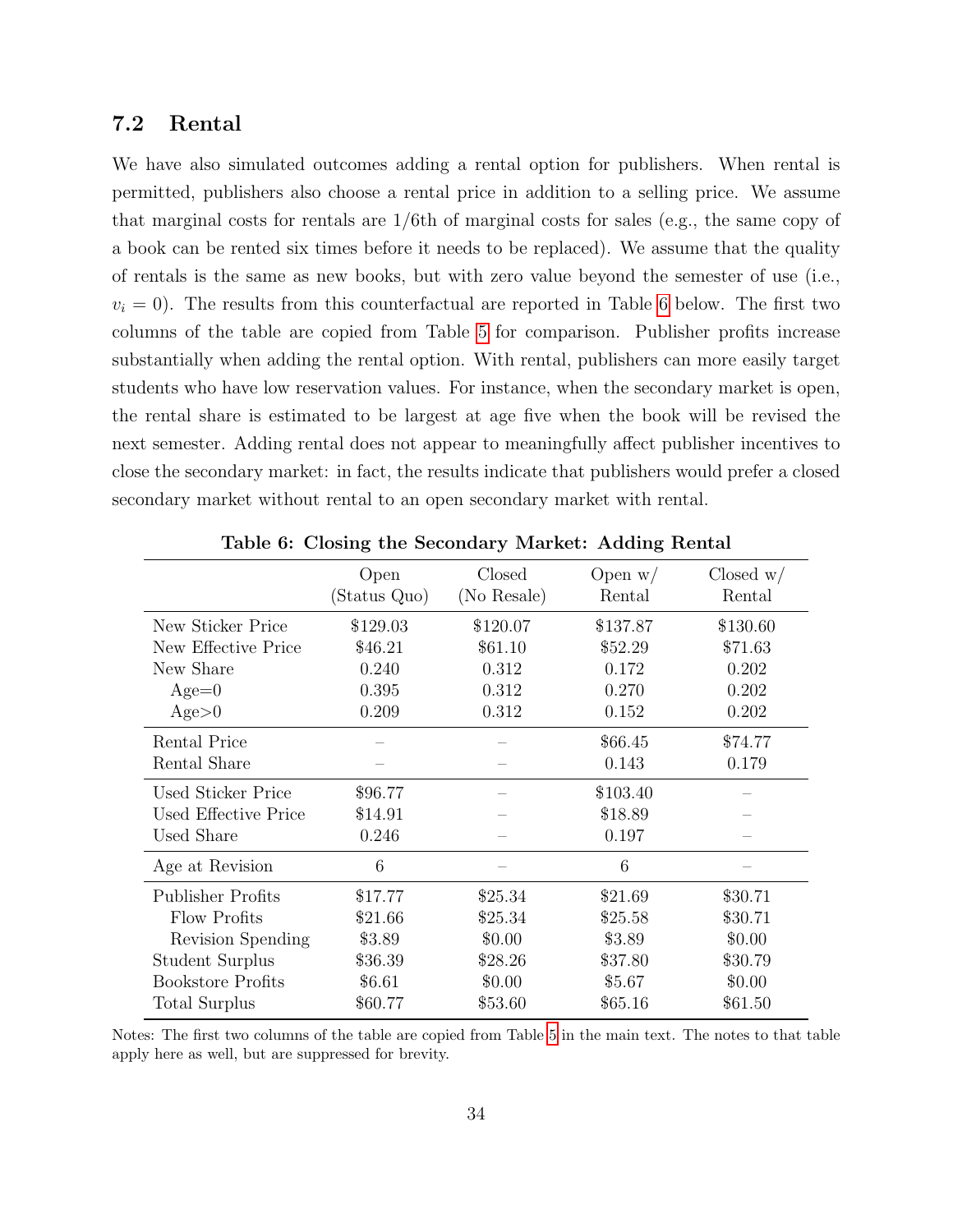#### <span id="page-35-0"></span>7.3 Market Clearing Used Prices

In this section, we explain how we compute market clearing used prices. To begin, it is convenient to define the share of students who purchase new or used books that plan on reselling in the next semester if the book is not revised. Denote the share of students buying book type j (new n or used u) at age x who plan to resell at age  $x + 1$  by  $\hat{s}_j(x)$ :

$$
\hat{s}_j(x) = \int \mathbb{1} \left[ (1 - \kappa) \cdot p_u(x + 1) \ge r_i \right] \left( \int \mathbb{1} \left[ j = \underset{k \in C(x)}{\operatorname{argmax}} u_{ik} \right] g_{\epsilon}(\epsilon_i) d\epsilon_i \right) g_r(r_i) dr_i , \quad (8)
$$

where  $p_u(x+1)$  is the expected used price next semester. All other terms are as defined in the main text. For brevity, we suppress the dependence of shares on everything besides age  $x$ . This formula is extremely similar to the overall share equation (equation [\(5\)](#page-12-3)), but adding the condition that the student plans to resell the book next semester. As when estimating the supply side of the model, we set the demand shocks  $\xi_n$  and  $\xi_u$  to zero. Setting these shocks equal to zero is helpful because it makes shares a deterministic function of age: otherwise, market clearing used prices need to be computed as a function of the demand shocks.

In semesters beyond the semester immediately following purchase, we assume that a constant proportion  $\eta$  of the remaining potential supply of used books becomes available for sale, irrespective of the prevailing used price. Figure [7](#page-36-0) provides additional explanation. To examine the supply of used books given this assumption, first consider the new book purchases that become available for resale at each age, as shown in the table below. Each cell of the table denotes the quantity of books that were purchased new at the age given by the column and made available for resale at the age given by the row.

| Age at   |                                     | Age at purchase:                                                                                                                                                                      |                |            |                      |
|----------|-------------------------------------|---------------------------------------------------------------------------------------------------------------------------------------------------------------------------------------|----------------|------------|----------------------|
| resale:  | $x=0$                               | $x=1$                                                                                                                                                                                 | $x=2$          |            | $\cdots$ $x = T - 2$ |
| $x=1$    | $\hat{s}_n(0)$                      |                                                                                                                                                                                       | 0              | $\ldots$ . | $\left( \right)$     |
| $x=2$    | $\eta[s_n(0) - \hat{s}_n(0)]$       | $\hat{s}_n(1)$                                                                                                                                                                        | 0              | $\cdots$   | $\left( \right)$     |
| $x=3$    | $\eta(1-\eta)[s_n(0)-\hat{s}_n(0)]$ | $\eta[s_n(1) - \hat{s}_n(1)]$                                                                                                                                                         | $\hat{s}_n(2)$ | $\cdots$   | $\left( \right)$     |
| $\cdots$ | $\cdot$ $\cdot$ $\cdot$             | $\cdots$                                                                                                                                                                              | $\cdots$       | $\cdots$   | $\cdots$             |
|          |                                     | $x = T - 1$ $\eta (1 - \eta)^{T-3} [s_n(0) - \hat{s}_n(0)]$ $\eta (1 - \eta)^{T-4} [s_n(1) - \hat{s}_n(1)]$ $\eta (1 - \eta)^{T-5} [s_n(2) - \hat{s}_n(2)]$ $\cdots$ $\hat{s}_n(T-2)$ |                |            |                      |

The cells of the table define a  $T-1$  by  $T-1$  matrix in which the sum of each row gives the supply of used books for each age that comes directly from new book purchases. As  $T \to \infty$ , the sum of each column approaches  $s_n(x)$ : i.e., all new book sales are eventually supplied to the secondary market. Denote this matrix by  $\Omega_n$ . A similar matrix can be constructed for used purchases,  $\Omega_u$ . The first column of  $\Omega_u$  is all zeros (because used books are not available